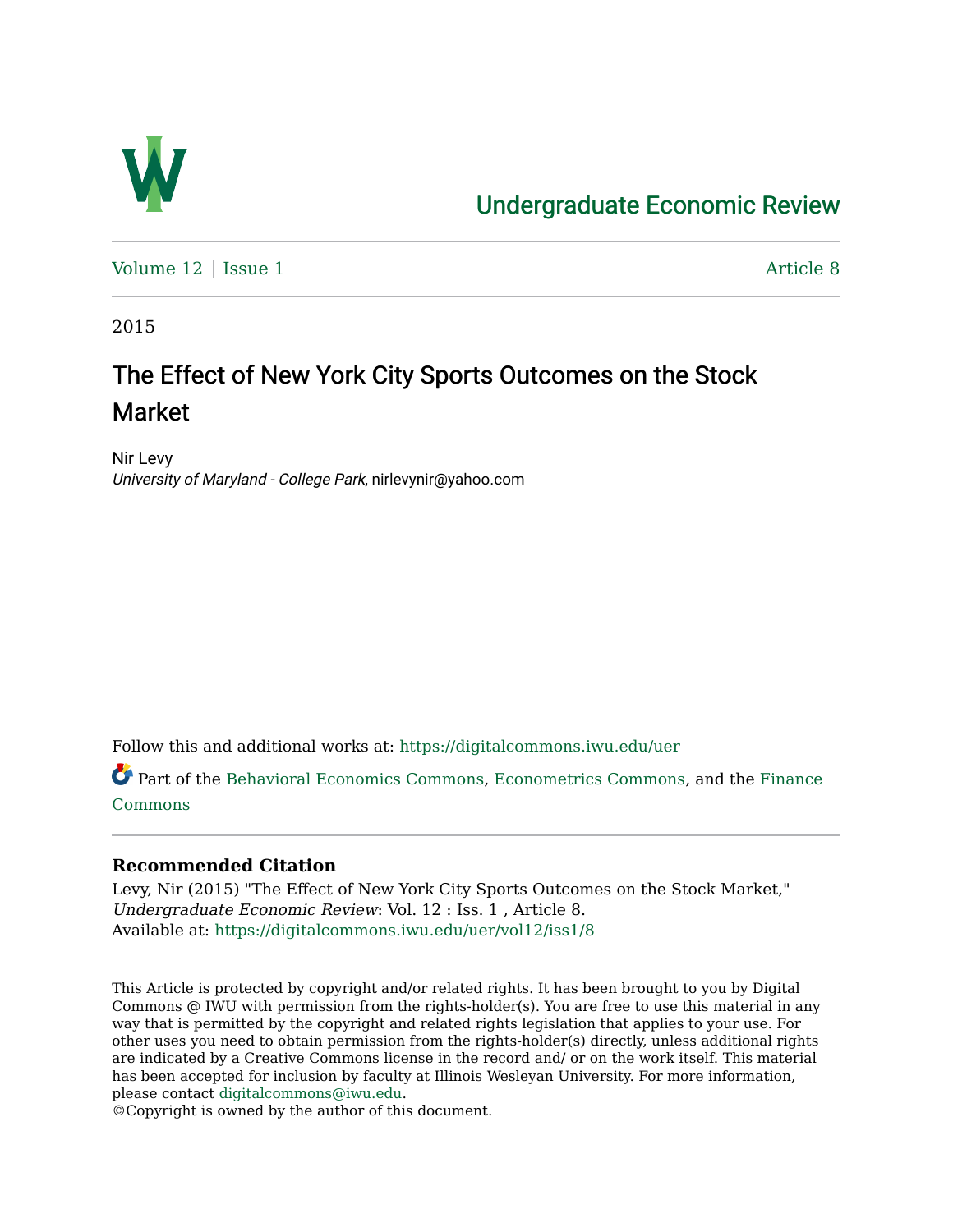# The Effect of New York City Sports Outcomes on the Stock Market

#### Abstract

This thesis investigates whether sports outcomes for New York City based teams affect the daily returns, volatility or trading volume of major stock indexes in the United States. I research whether events that affect local mood in a major financial center can influence national stock indexes by swaying the sentiment of workers in the financial sector. By performing an event study I found evidence that returns are abnormally high following championships won by New York City professional sports teams. Returns are abnormally low and volume is abnormally high following elimination from a championship round.

#### Keywords

Stock Market, Sports, Behavioral Economics, Investor Sentiment, Volatility, Event Study

#### Cover Page Footnote

I would like to thank my research advisor Dr. Boragan Aruoba. I would also like to thank Dr. Nuno Limao, Dr. Nicholas Montgomery, Dr. Maureen Cropper and Jongho Park for their help.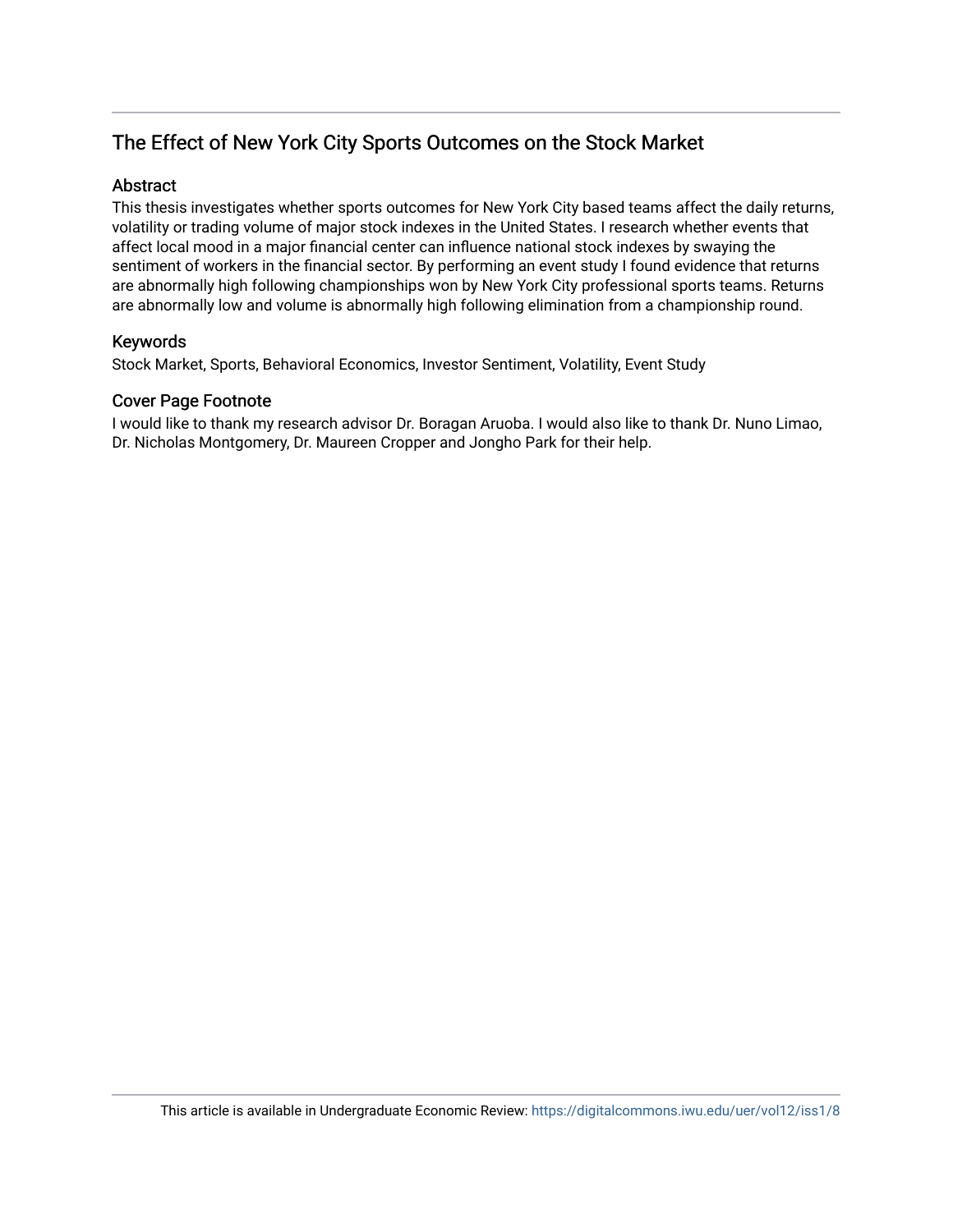#### **I. Introduction/ Literature Review**

 In writing this paper I examine whether sports outcomes for teams based in New York City have an effect on the daily returns, volatility or trading volume of major stock indexes in the United States. Sports affect mood, and mood in turn can impact an individual's decision making. Financial analysts can influence stocks' behavior through their recommendations by generating a temporary buying or selling pressure. As a result, events that affect local mood like New York City sports outcomes can influence major stock indexes by swaying the sentiment of financial analysts and traders.

 A great deal of recent literature in behavioral economics has examined the connection between investor sentiment and asset pricing. Lowenstein (2000) has claimed that visceral factors such as negative emotions and feelings have an impact on economic decision-making. As a result, people do not always base their decisions on solely rational factors. Rather than behaving in ways dictated by careful consideration of the costs and benefits of an action, individuals' behavior is often motivated by emotions. Among the factors that cause misvaluation and bias of security prices are heuristic simplification, whereby a person bases decisions on limited information that is available and easy for him to process, overconfidence in one's ability and knowledge, and emotions including a distaste for ambiguity. In particular, mood affects abstract judgment rather than areas on which a person has specific information (Hirshleifer 2001). Researchers find that there is a strong correlation between hours of daylight for a country, and stock market index returns for the country's stock exchange, which they attribute to investor psychology. Seasonal affective disorder, a condition affecting humans during phases in which hours of daylight are low, is linked to depression, and depression is strongly related to risk aversion. As a result, seasonal differences in hours of daylight can generate differences in seasonal stock variation (Kamstra, Kramer and Levi 2003). Other research papers in economics have investigated the impact of various factors on asset prices through the investor sentiment effect. Yuan et al (2002) examine whether lunar cycles impact stock returns. They base the research on, among other things, psychology literature demonstrating a tie between the lunar and menstrual cycles, along with research showing that crimes occur at a higher rate during full moons. They find that stock returns are lower when there is a full moon than on days when there is a new moon. This difference, whose cause researchers attribute to investor mood, amounts to approximately 4.2% per annum. Additionally, they find that the lunar effect is greater for small cap stocks than for large cap stocks. Cao and Wei (2004) investigate whether temperature has an effect on the stock market.

 In the field of psychology, literature has investigated whether sporting event outcomes are an important determinant of mood. Wann (1994) found that fans experience negative emotions after losses and positive emotions after victories by their favorite teams. Bizman and Yinon (2002) discovered that after basketball games, fans of winning teams had higher self-esteem and more positive emotions than they did before the games, while after losses, fans had lower self-esteem and more negative emotions than before the games. Schwartz (1987) found that the results of two of Germany's games in the 1982 World Cup affected fans' view of their own welfare and issues of national importance. This finding suggests that sports outcomes affect individuals' optimism and outlook on life, important determinants of investor's stock market decision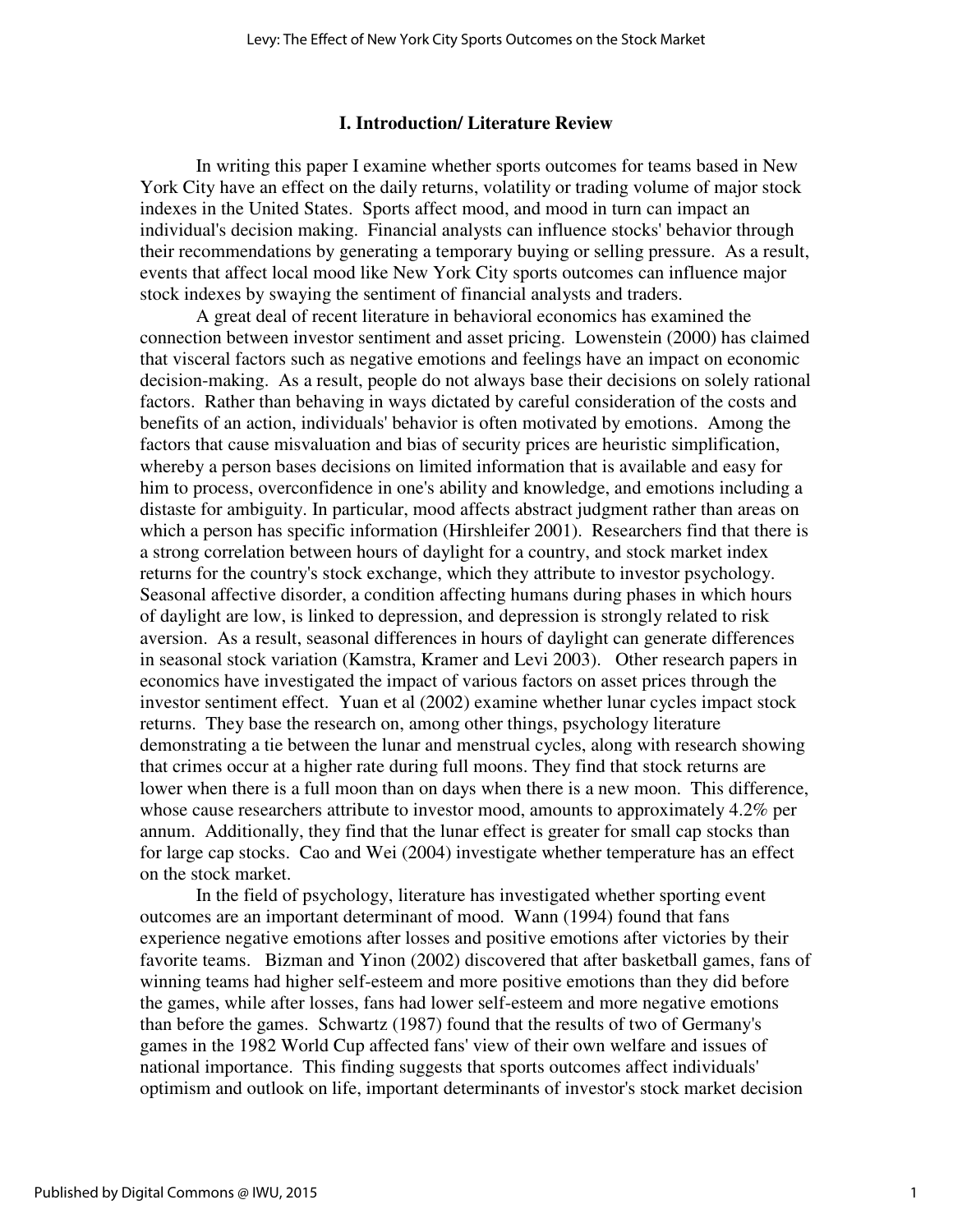making. Schweitzer et al (1992) surveyed football fans during a game for their appraisal of the likelihood of a war in Iraq in 1990 and the potential casualties in such a war. He found that the probability of war and number of potential casualties predicted was lower among fans of a winning football team than fans of a losing football team. Arkes, Herren, and Isen (1988) determined that following a win by the football team of the Ohio State University, sales of lottery tickets in the state of Ohio increase.

 A large body of research has suggested that there is an excess return correlated with financial analysts' recommendations. Barber and Loeffler (1993) study the effect that analysts' recommendations have on stock prices and volumes. They determine that analyst recommendations cause abnormal returns in stock prices on atypically heavy volume, and that half of this return is eventually reversed. Their findings support the *price pressure hypothesis*, which states that analyst recommendations generate a temporary buying pressure by naive investors who rush to buy the recommended stocks, and therefore create an abnormal return, which is eventually reversed if the analysts did not reveal any new relevant information to the public. Han and Suk (1996) expand on these findings, and similarly determine that analyst recommendations generate a temporary market reaction and subsequent reversal consistent with the price pressure hypothesis. Based on this research, if a mood variable were to affect the psychology of financial analysts, and hence affect their recommendations, it could potentially move the stock market by generating a reaction as predicted by the price pressure hypothesis.

 Saunders (1993) studied the relationship between New York City weather and daily changes in major stock market indexes. He determined that sunny and cloudy weather in New York City does impact stock prices, and concluded that stock prices are not wholly a function of economically pertinent new information. Saunders claimed that those who trade listed stocks on Wall Street may have their mood affected by weather. He wrote that because they always assemble at the same location, these traders' decisions could be affected by a local mood variable. Hence, because analyst recommendations and traders' behavior can impact broad stock indexes, a local mood variable has the potential to affect stock returns for major indexes. By using major market indexes rather than individual stocks, Saunders eliminates the possibility that the local weather will have a direct effect on the factors of production and thus on the specific stocks. In doing so he is able to ensure that any market reaction caused by New York City weather would be driven solely by trader sentiment. In my research, I too use major market indexes in order to ensure that New York sports outcomes would not impact the fundamental valuation of the stocks I consider. Such a diversification ensures that a rationally priced index should not respond to a biased sample of local news, such as weather, or local sporting outcomes.

 Existing research that examines the impact of local sporting outcomes on asset prices, determines what the impacts of those outcomes are on locally headquartered stocks, rather than on major indexes. My research is different in that it investigates how local sporting outcomes affect national stock indexes. Chang et al (2012) performed a firm-level analysis to determine whether NFL game outcomes affect the stocks of companies headquartered near the teams' stadiums. Recent literature examines the impact that national sporting results have on a nation's stock market through the investor sentiment effect. Ashton et al (2003) determine whether the London stock exchange was affected by England's national soccer team's performance in international matches. The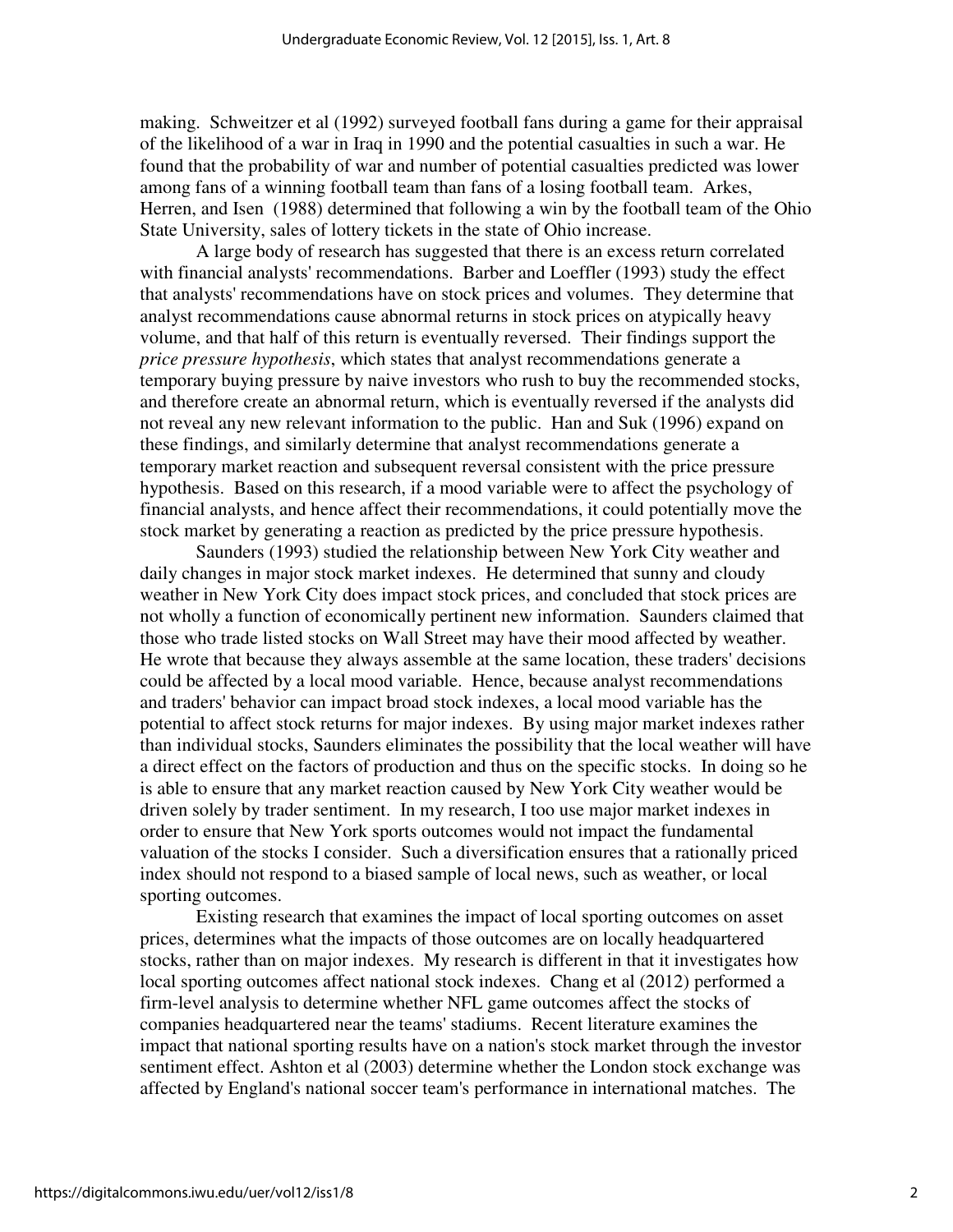authors list two primary explanations for why the stock market could be impacted by the performance of England's national team. The first is the "feelgood" factor caused by national sporting success, which leads to greater confidence about the future. The second is that due to the growing commercial significance of international tournaments, an efficient market would revise expectations of the potential economic benefit of progressing further in an international soccer tournament. In my research, as stated previously, there is no reason to expect that New York sports outcomes would have an economic impact on an entire market index. Therefore I am able to single out the investor sentiment effect as the sole conduit through which New York sports outcomes could affect the major stock indexes.

 Edmans et al (2007) used international soccer results in 39 different countries to investigate the effect of investor sentiment on asset prices. According to the authors, a mood variable must satisfy three characteristics in order to rationalize the link to stock returns. The first is that it must drive investors' mood in a substantial and unambiguous way so that its effect is powerful enough to show up in asset prices. The second is that it must impact the mood of a large proportion of the population in order to affect enough investors. The third is that it must be correlated across the majority of individuals within a country. The authors claim that international soccer satisfies these conditions, however performance of New York sports teams would not meet the second and third conditions, unless a very high percentage of investors in the stock exchange in the United States were New York sports fans.

 On the other hand, many of the brokers and analysts are located in New York, and their mood after a win or loss by one of their favorite teams could affect the recommendations that they give to their clients, who are located across the globe. As Barber and Loeffler (1993) showed, financial analyst recommendations have been shown to drive changes in stock prices. As a result, the majority of investors in the country would not need to be impacted by the local mood variable, and it would be sufficient for traders and financial analysts to have their sentiment swayed by the New York sporting outcomes in order to have an effect on the stock market.

 Some researchers find that happy people become more optimistic and more confident, while negative emotions make people more pessimistic. Inducing negative emotions in test participants by showing them a newspaper description of a tragic event increased the participants' estimate of probability of risks and adverse outcomes. These subjects would thus become more risk averse. Positive emotions induced by recounting happy events yielded a decreased estimation of risk probability (Johnson and Tversky 1983). Based on this literature, it appears that important victories by New York sports teams should result in increased risk taking, and hence higher stock market volatility, while losses should lead investors to be more risk averse, and therefore reduce volatility. Additionally, because victories would make subjects more optimistic, this theory suggests that victories should result in higher returns as well. Losses, which would make people more pessimistic, and should therefore result in lower stock returns.

 Other researchers believe that positive affect influences utility of losses. They explain that happy people strive to maintain their happy feelings and positive emotions. They therefore associate more negative utility with losses than control groups do (Isen and Simmonds 1978). The utility curve for subjects with induced positive emotions is steeper in the losses end than that of control subjects. As a result, people who are feeling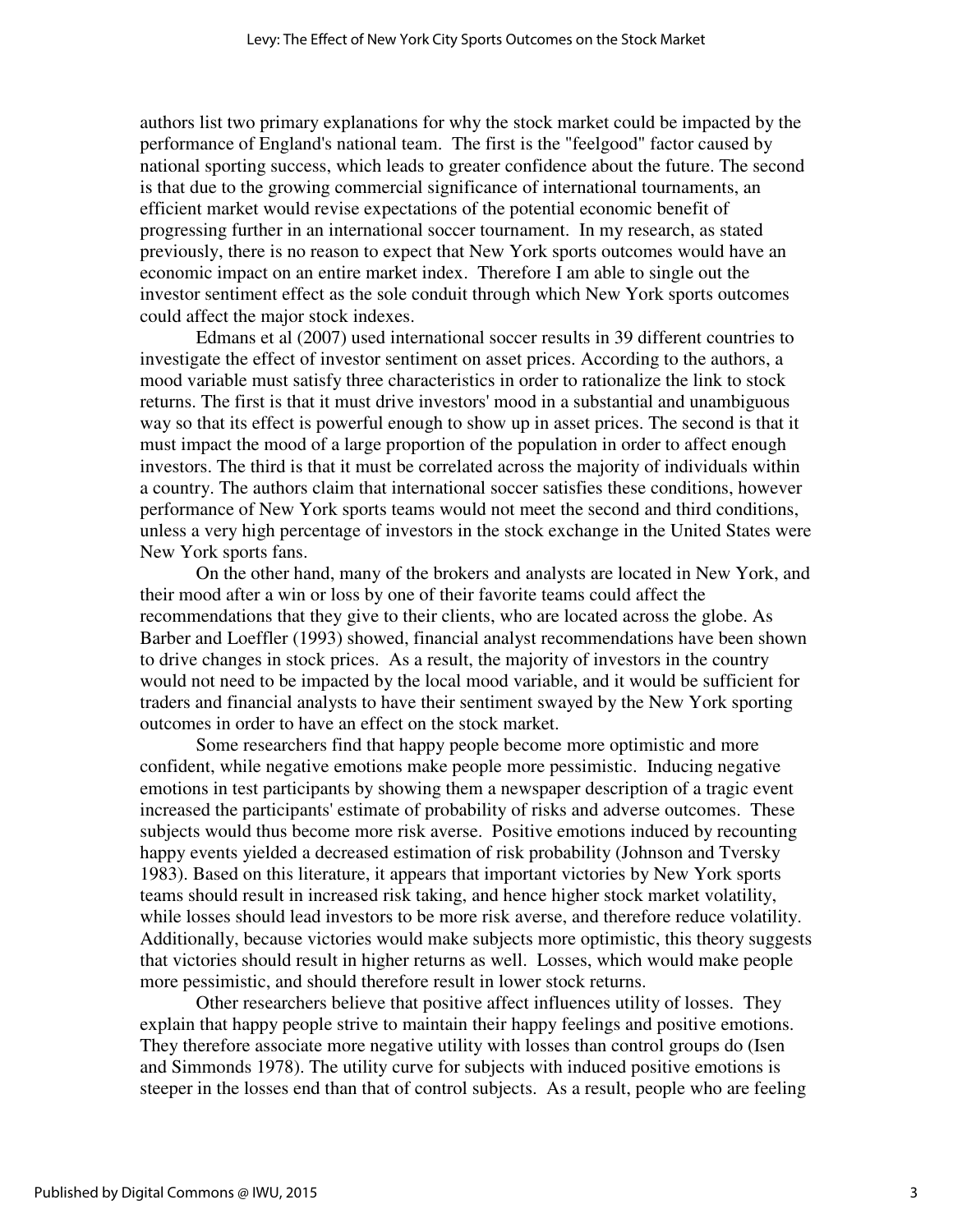good are more sensitive to losses (Isen, Nguyen, Ashby 1988). As a result positive affect causes a phenomenon known as cautious optimism. Those who have had positive affect induced overestimate the probability of winning and underestimate the probability of losing, while control groups do not. At the same time, however, in gambling situations where they may suffer an actual loss, positive affect groups are more cautious and less likely to gamble. They bet less than control groups when probability of loss is small but potential loss is large, while they bet more when potential loss is small although probability is larger. These findings suggest that when induced with positive emotions individuals perceive a greater loss of utility. Thus a loss would be greater for a happy person than for one in a neutral state (Isen, Nguyen, Dulin 1996). While induced positive emotions cause individuals to act in a more risk averse manner in order to maintain the positive emotions, negative emotions generate more risk taking behavior in order to restore utility (Zhao 2006). Negative emotions such as embarrassment and anger can result in increased risk taking. When people are upset they are more likely to select highrisk, high-reward choices in an attempt to alter their state of mind. The subjective utility of a good outcome becomes larger for those induced with negative emotions, while the costs of a loss are reduced. (Leith and Baumeister 1996). Researchers find that people whose emotional condition is negative are more likely to systematically engage in risky behavior than those with a positive condition (Chuang and Lin 2007). The aforementioned literature suggests an alternate theory that victories by New York sports teams should result in decreased risk taking and hence a lower volatility, while losses would increase risk taking and thus resulted in elevated levels of volatility. By testing whether New York City sporting outcomes affect stock market volatility, as measured by the VIX, I seek to test which of the two theories regarding the effect of positive or negative emotions on risk taking is valid.

 My contribution to existing literature is in determining whether sports outcomes at the local level, in a major financial center where a substantial number of analysts and traders reside, can impact stock returns or volatility at the national level, by influencing the behavior of financial analysts. Another contribution that I make to existing literature is in determining how sports events and outcomes affect stock market volatility through the investor sentiment effect. Based on the aforementioned literature, I hypothesize that important victories by New York City sports teams should cause returns to be abnormally high, while crucial losses should lead to abnormally low returns. I also test the two disparate theories regarding the effect of emotions on risk taking. The first would expect that victories should cause increased optimism and confidence, and hence generate increased risk taking evidenced by higher market volatility. Losses would have the opposite effect. The second theory would expect that championships won or important victories by New York teams in playoff games would lead to decreased risk taking due to individuals trying to maintain their positive mood, and hence a lower volatility in stock returns. Important losses would result in increased risk taking, and hence a high volatility. Many empirical papers show evidence that suggests that there is a positive and statistically significant relationship that exists between volatility and trading volume for major indexes. Mahajan and Singh (2008) exhibit evidence that this positive and significant correlation between volume and return volatility exists using daily data on the SENSEX (the index for the Bombay Stock Exchange) between 1996 and 2006. Lee and Rui (2002) have a similar finding for the S&P500, and determine that volume has a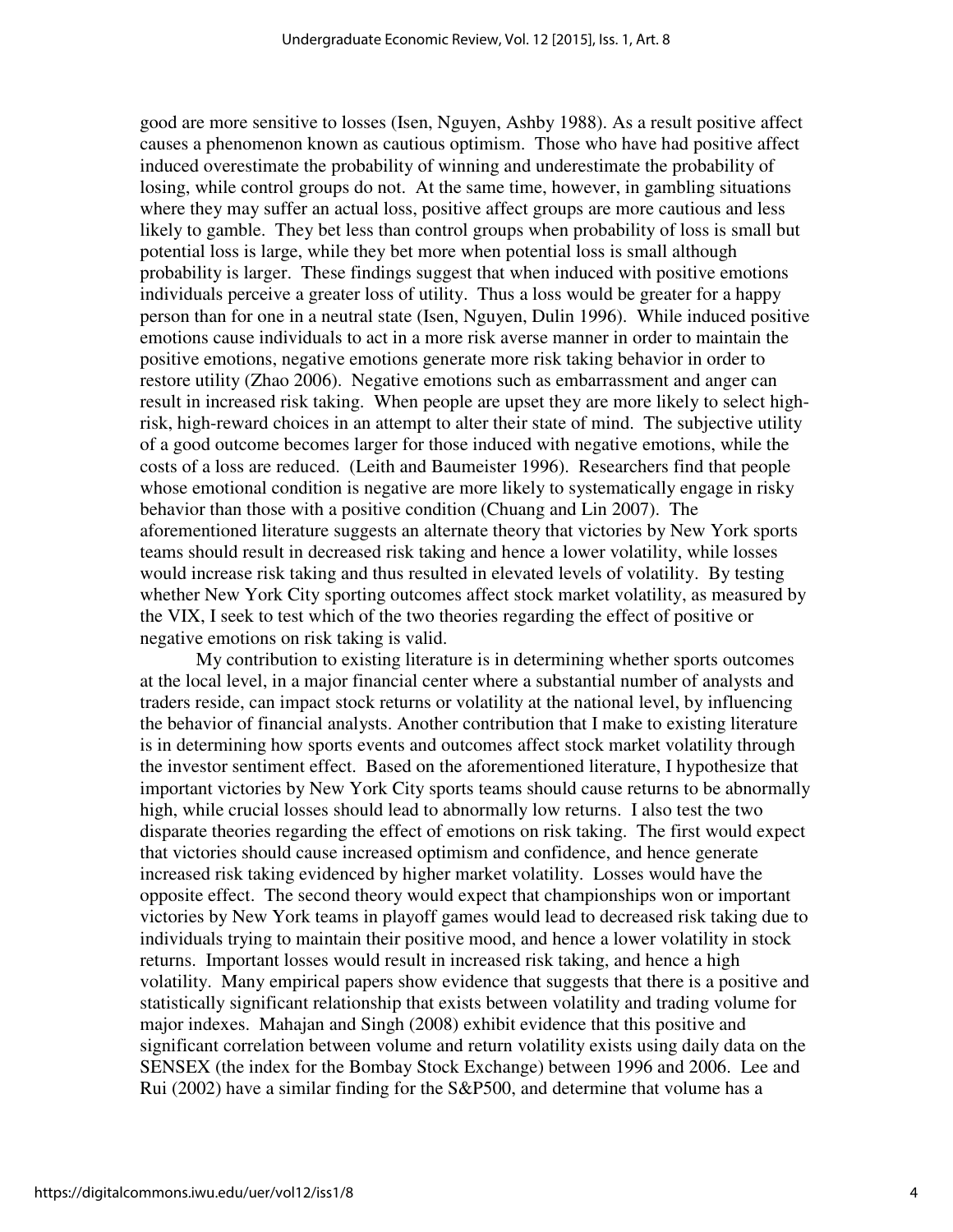positive feedback effect on return volatility. I therefore seek to confirm volatility results with data on stock volume.

#### **II. Data**

The data on sports outcomes for the New York City professional sports teams from November 1, 1949 through September 10, 2014 is collected from sportsreference.com. The data collected includes both regular season and postseason results of games played by the New York Yankees, New York Mets, New York Knicks, Brooklyn Nets (including their games played as the New Jersey Nets), New York Rangers, New York Islanders, New York Giants and New York Jets.

A total of 13,793 wins by New York City sports teams, and a total of 13,300 losses were collected. 765 of the wins occurred in the playoffs, while 724 of the losses occurred in the playoffs. Due to the high frequency of regular season games played by the professional sports teams, I have determined that it is far more likely that the outcome of a postseason game would have a substantial effect on investor's mood, and therefore used only the playoff outcomes in my analysis. Additionally there were 31 championships won by the New York City teams during the time span, and 27 occurrences of elimination from the championship stage.

 The data on daily stock returns for the Dow Jones Industrial Average (DJIA), Nasdaq Composite, New York Stock Exchange Composite Index (NYSE), and S&P 500 is derived from Datastream. I matched these daily stock returns with the previous day's games. This data dates are far back as May 5, 1950 and runs through September 10, 2014. Data on the S&P600, S&P100 and VIX along with data on daily trading volume for the S&P 500, NYSE, DJIA, S&P100, S&P600 and Nasdaq were taken from Bloomberg.

|                  |                   |                     | # of Total Playoff |
|------------------|-------------------|---------------------|--------------------|
|                  | # of Playoff Wins | # of Playoff Losses | Games              |
| Yankees          | 166               | 123                 | 289                |
| Mets             | 43                | 31                  | 74                 |
| Rangers          | 157               | 181                 | 338                |
| <b>Islanders</b> | 134               | 106                 | 240                |
| Knicks           | 180               | 182                 | 362                |
| <b>Nets</b>      | 97                | 109                 | 206                |
| Giants           | 22                | 17                  | 39                 |
| <b>Jets</b>      | 12                | 13                  | 25                 |

The number of observations for playoff games by each team are found below.

#### **III. Methodology and Results**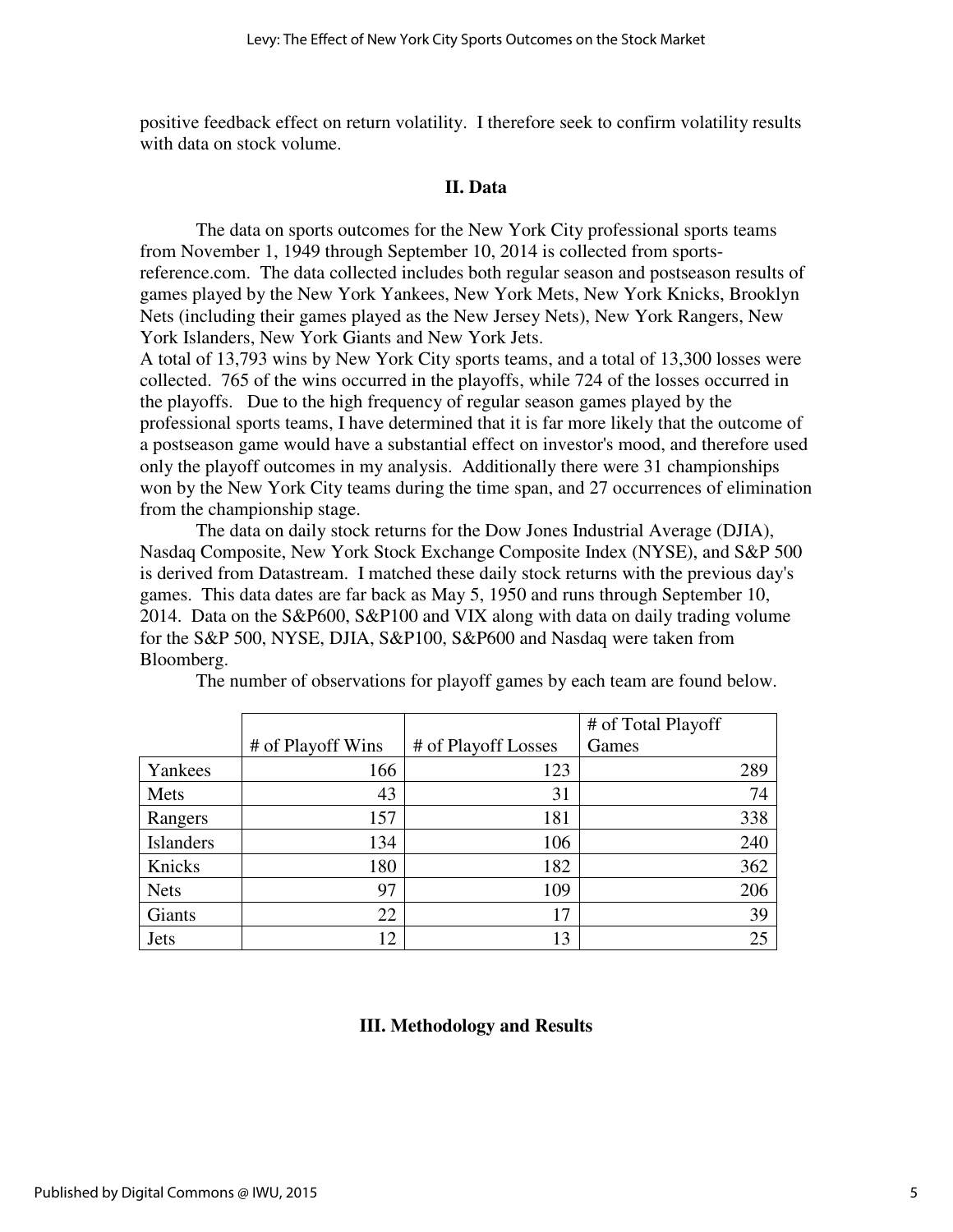In order to determine how the outcomes of playoff games for the New York sports teams affected stock returns for major indexes, I ran several Ordinary Least Squares Regressions as follows:

Equation #1:

$$
R_t = \alpha + \beta_1 R_{t-1} + \sum_{i=1}^{11} \delta_i M_{it} + \sum_{i=1}^{6} \theta_i D_{it} + \sum_{i=1}^{8} (\pi_i W_{it} + \varphi_i L_{it}) + \rho y_t + \varepsilon_t
$$

 $R_t$  represents the daily stock return for an index and  $R_{t-1}$  is the previous trading day's daily return, which was included in the regression because daily time series demonstrate high degrees of statistical dependence as shown by Akgiray (1989).  $M_i$  are dummy variables for the months of the year, and  $D_i$  are dummy variables for day of the week.  $y_t$  is a variable used to indicate the year, in order to adjust for inflation.  $W_t$ are dummy variables each of which signifies a playoff win by a different New York sports teams in the previous day.  $L_i$  are dummy variables each of which signifies a playoff loss by a different New York sports teams in the previous day.

 Additionally, the following regression was also used to determine whether stock returns for major indexes were affected by New York City sports games.

Equation #2:

$$
R_{t} = \alpha + \beta_{1}R_{t-1} + \sum_{i=1}^{11} \delta_{i}M_{it} + \sum_{i=1}^{6} \theta_{i}D_{it} + \pi C_{t} + \sigma E_{t} + \rho y_{t} + \varepsilon_{t}
$$

Equation #3:

$$
R_{t} = \alpha + \beta_{1} R_{t-1} + \sum_{i=1}^{11} \delta_{i} M_{it} + \sum_{i=1}^{6} \theta_{i} D_{it} + \pi W_{t} + \sigma L_{t} + \rho y_{t} + \varepsilon_{t}
$$

In this regression W is a dummy variable that represents a playoff win by any of the eight major New York City sports teams in the previous day, L is a dummy variable that represents a playoff loss by any of the eight major New York City sports teams in the previous day, C is a dummy variable that represents a championship won by any of the eight major New York City sports teams in the previous day, and E is a dummy variable that represents a loss eliminating a New York team from the final round of the playoffs in the previous day.

 These regressions were run on the daily return of the S&P500, Nasdaq, NYSE, and DJIA. The regressions were also run on the S&P100, an index that tracks large capitalization stocks, and the S&P600, which tracks small capitalization stocks, in order to determine whether market capitalization affects the impact of the investor sentiment effect. None of the sports variables were found to have a statistically significant effect on the index returns, even at the 10% level. The results of the regressions can be found in the appendix, where they are expressed in terms of percentage points.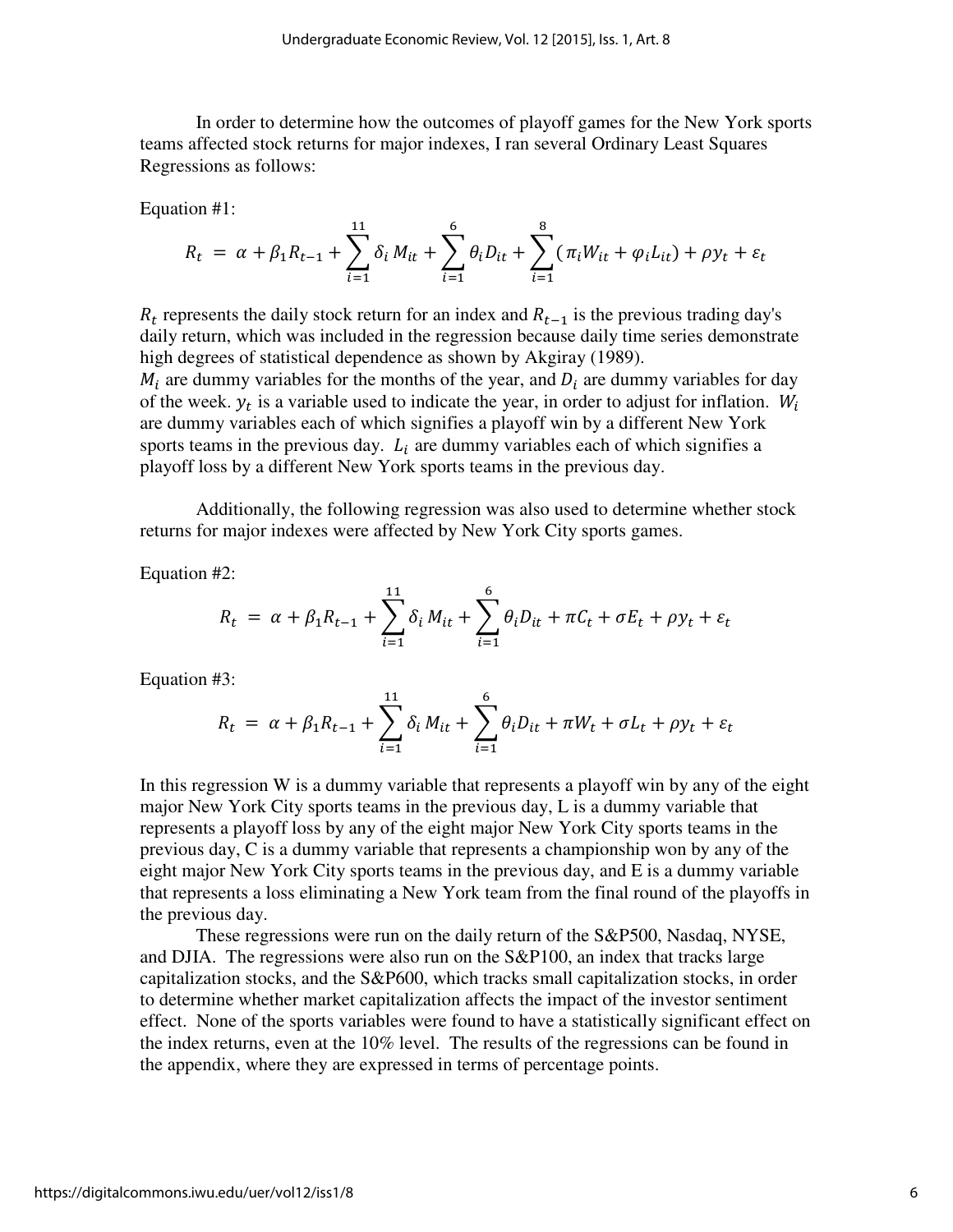The VIX, which measures the implied volatility of S&P500 index options, was used in order to determine whether New York City playoff games affect market volatility as predicted by the literature. I decided not to run regressions on the value of the VIX, because any results would yield the interpretation that the volatility after wins or losses is different from the average volatility over the last 30 years. This interpretation would not demonstrate that wins or losses caused a change in volatility, which is the interpretation needed to test the hypothesis. As a result, I instead ran regressions on the change in the value of the VIX from the previous trading day, the percentage change in the value of the VIX from the previous trading day, and the difference between the value of the VIX and its 60-day moving average. A regression run on the spread between the VIX and its moving average would, for example, demonstrate whether volatility is higher or lower following playoff games than it has been in the recent past. The regressions listed below were also run on the percentage change in daily trading volume of the NYSE, S&P500, DJIA, Nasdaq, S&P100 and S&P600. The variables in these regressions are identical to those found in the previous set of regressions, with the exception that  $V_t$  measures either the change in the value of the VIX from the previous trading day, the percentage change in the value of the VIX from the previous trading day, the difference between the value of the VIX and its 60-day moving average, or the percentage change in trading volume from the previous trading day for the various indexes.

Equation #4:

$$
V_t = \alpha + \sum_{i=1}^{11} \delta_i M_{it} + \sum_{i=1}^{6} \theta_i D_{it} + \sum_{i=1}^{8} (\pi_i W_{it} + \varphi_i L_{it}) + \rho y_t + \varepsilon_t
$$

Equation #5:

$$
V_t = \alpha + \sum_{i=1}^{11} \delta_i M_{it} + \sum_{i=1}^{6} \theta_i D_{it} + \pi C_t + \sigma E_t + \rho y_t + \varepsilon_t
$$

Equation #6:

$$
V_t = \alpha + \sum_{i=1}^{11} \delta_i M_{it} + \sum_{i=1}^{6} \theta_i D_{it} + \pi W_t + \sigma L_t + \rho y_t + \varepsilon_t
$$

 When regression #4 was run on the percentage change in daily volume of the DJIA, the Yankees Playoff loss variable was found to be statistically significant at the 10% level. The coefficient for this variable was 8.713. This coefficient can be interpreted as the percentage change in volume of the DJIA from the previous trading day being 8.713 percentage points higher on days when the Yankees lose a playoff game than it is on days when the Yankees do not lose playoff games, adjusting for the year, month and day of the week. None of the other regressions run on the measures of volatility or on the trading volume for the various indexes revealed that the sports variables were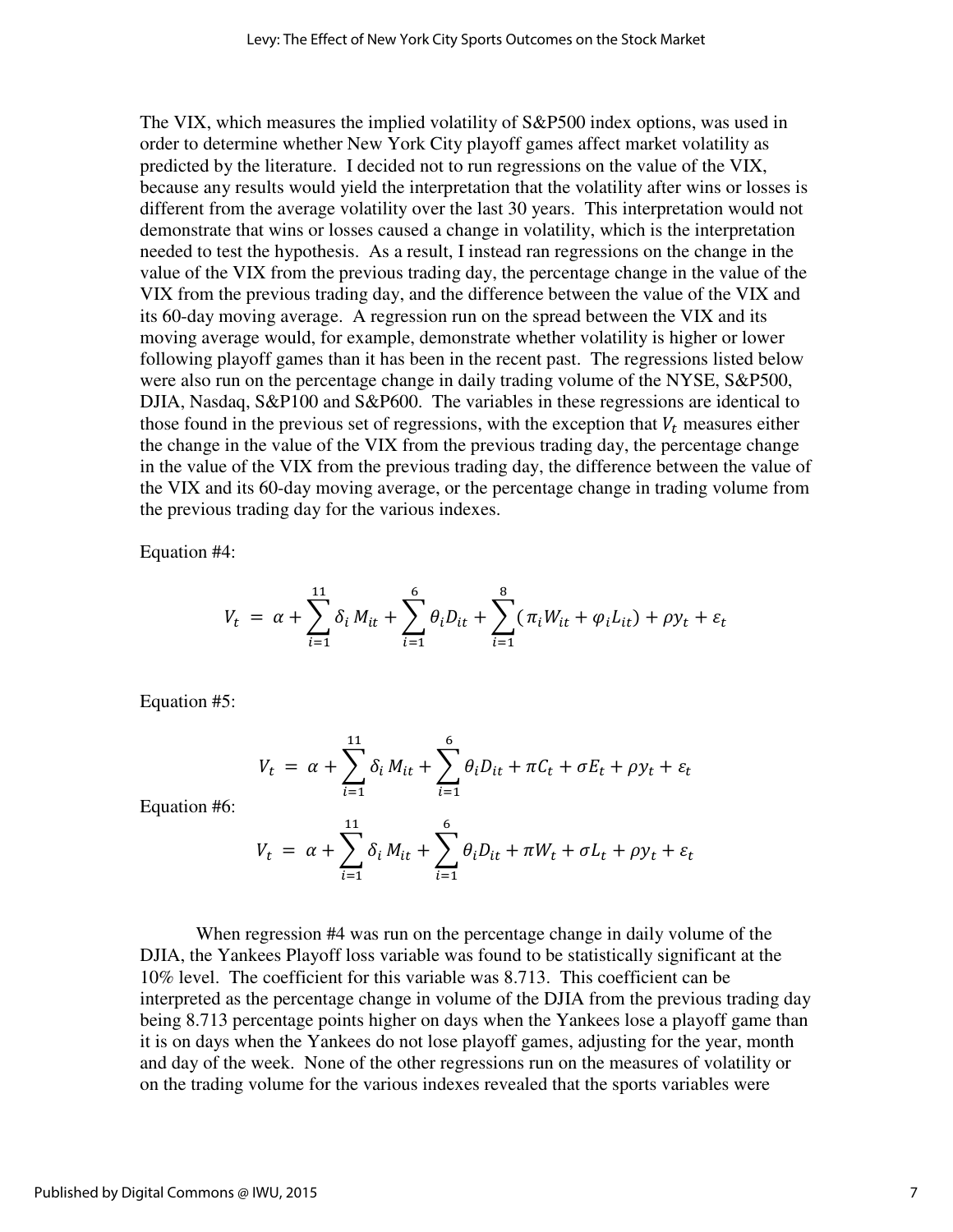statistically significant effect, even at the 10% level. Results of the regressions can be found in the appendix.

I followed this approach by performing an event study where the event was a championship won by one of the New York sports teams. I also performed a separate event study where the event was elimination from the championship round by one of the New York sports teams. In order to do so I followed the procedures of Campbell, Lo and Mackinlay found in The Econometrics of Financial Markets. I began by calculating the normal return for the 120 trading days before the event using the Constant-Mean-Return model  $R_{it} = \mu_i + \xi_{it}$ . This model was selected because the normal return of the market itself is being calculated, rather than that of an individual stock. Additionally, it has been found that more sophisticated models often perform no better than the Constant-Mean-Return model (Brown and Warner 1980).

Next I calculated the daily abnormal return following the event  $\varepsilon_{it} = R_{it} - \mu$ where R is the actual return and  $\mu$  is the normal return. I then calculated the cumulative abnormal return (CAR) by taking the arithmetic average of all daily abnormal returns over specified post-event windows of lengths varying between 1 and 30 days. Finally, I ran a T-test to determine whether the cumulative abnormal return is statistically significant.

 I performed the event study on the Dow Jones, S&P500, Nasdaq, NYSE, S&P600, S&P100, VIX, Dow Jones Volume, S&P500 Volume, S&P100 Volume, and S&P600 Volume. The event study run on the NYSE revealed that over both the 20 and 30 day windows following a championship won, there was a cumulative abnormal return of approximately 0.06% which is statistically significant at the 10% level. The event study run on the S&P500 similarly revealed that over a 20 and 30-day window following a championship, there was a cumulative abnormal return of approximately 0.07% which is statistically significant at the 10% level. The S&P100 was found to have a cumulative abnormal return of -0.82% over the 1 day period following elimination from a championship, which was statistically significant at the 5% level. The S&P600 was found to have a cumulative abnormal return of -1.14% over the 1 day period following elimination from a championship round, statistically significant at the 5% level, and a cumulative abnormal return of -0.39% over the 2 day window following elimination from a championship round, statistically significant at the 10% level. The DJIA, S&P500, S&P100 and S&P600 volumes were found to be abnormally elevated over 1 and 2 day event windows following elimination from championship rounds. This abnormal elevation in volume was found to be statistically significant at the 5% level. The event study was performed on the value of the VIX because any results would have the interpretation that there was a difference between the volatility following the event, and the average volatility prior to the event, which would be an appropriate test of the hypothesis. The volatility following the events was not found to be different from its average value prior to the events in a statistically significant way. The results of the event study can be found in the appendix with statistically significant results bolded.

#### **IV. Conclusion**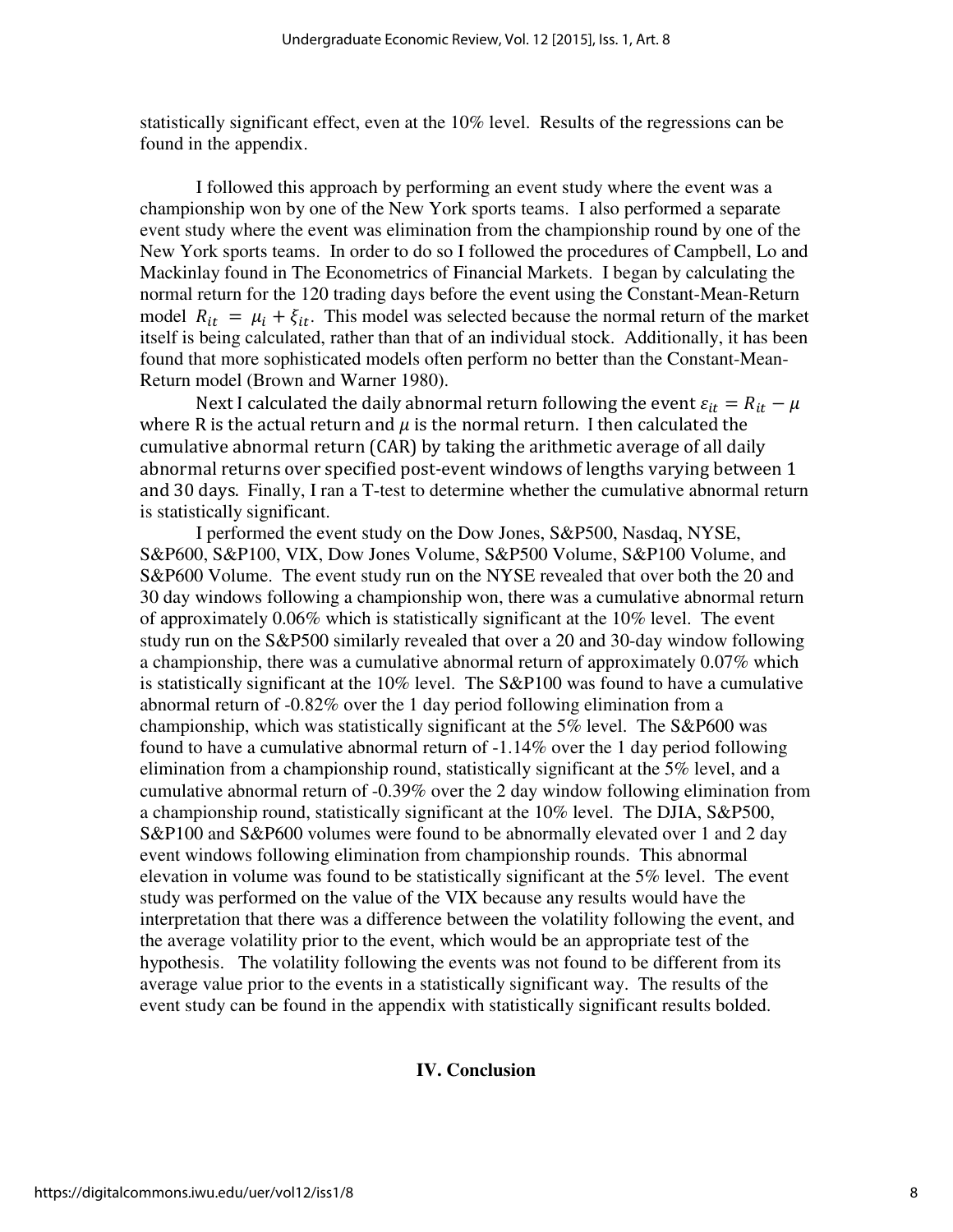The regressions run on the measures of volatility did not reveal that sports outcomes had an effect on volatility, and neither did performing the event study on the value of the VIX.

 None of the regressions run on the major stock indexes revealed that playoff results for New York City sports teams affected stock returns. The event study approach, however, revealed that over 20 and 30-day windows following championships, cumulative abnormal returns for both the NYSE and S&P500 were positive and statistically significant. The S&P100 and S&P600 revealed that over 1 and 2-day windows following elimination from championship rounds, cumulative abnormal returns were both negative and statistically significant. Based on the event study methodology, for some of the indexes the hypothesis that an event as significant as a championship by a New York City sports team would sufficiently affect the mood of analysts and drive their recommendations for stock buying, thereby generating abnormally high returns was confirmed.

When run on the volume of the DJIA, regression #4 revealed that Yankees playoff losses cause the percentage change in daily volume from the previous trading day to be higher than it would otherwise be. Based on the event study methodology, volume for the DJIA, S&P500, S&P100 and S&P600 was found to be abnormally high over the 1 and 2 day event windows following elimination from championship rounds. The results of the event study and of the regression thus support the hypothesis that trading volume and volatility, which the literature demonstrates to be positively correlated with volume for major indexes, should be higher when investors are induced with negative emotions.

 There are several explanations for why statistically significant results regarding the returns were yielded through the event study, but not through the OLS regressions. The first is that perhaps the sample size used in the event study was too small. The greatest sample size used for the event studies was 31, and the smallest was 7. The second explanation is that the event study and OLS regressions have different interpretations, and measure different things. The OLS regressions on returns of the S&P500 for example, measures whether following a championship, or playoff win, the return is greater than the return is on average on days when there is not a championship or playoff win in that year. The event study, on the other hand measures whether the return following a championship is different from its average value in the near past before the championship. While these interpretations are similar, they are not identical, which may explain why the results were different depending on the methodology used.

 The OLS regressions run on the returns of the S&P500 and NYSE could be biased downward, and therefore not statistically significant. The event study revealed that over 20 and 30-day windows following championships the cumulative abnormal returns for the NYSE and S&P500 were statistically significant. When this window is extended to 60, and even 120 days the cumulative abnormal returns are still statistically significant at the 10% level. Because the effect of the championship on the indices lasts for a long period of time after the event, the average return in the year in which the championship was won would be higher. As a result, the effect of a championship on the indices' returns as determined by the OLS regression would be biased downward, because the OLS regression compares the return on the day after the championship with the abnormally high average return for the indices in that year.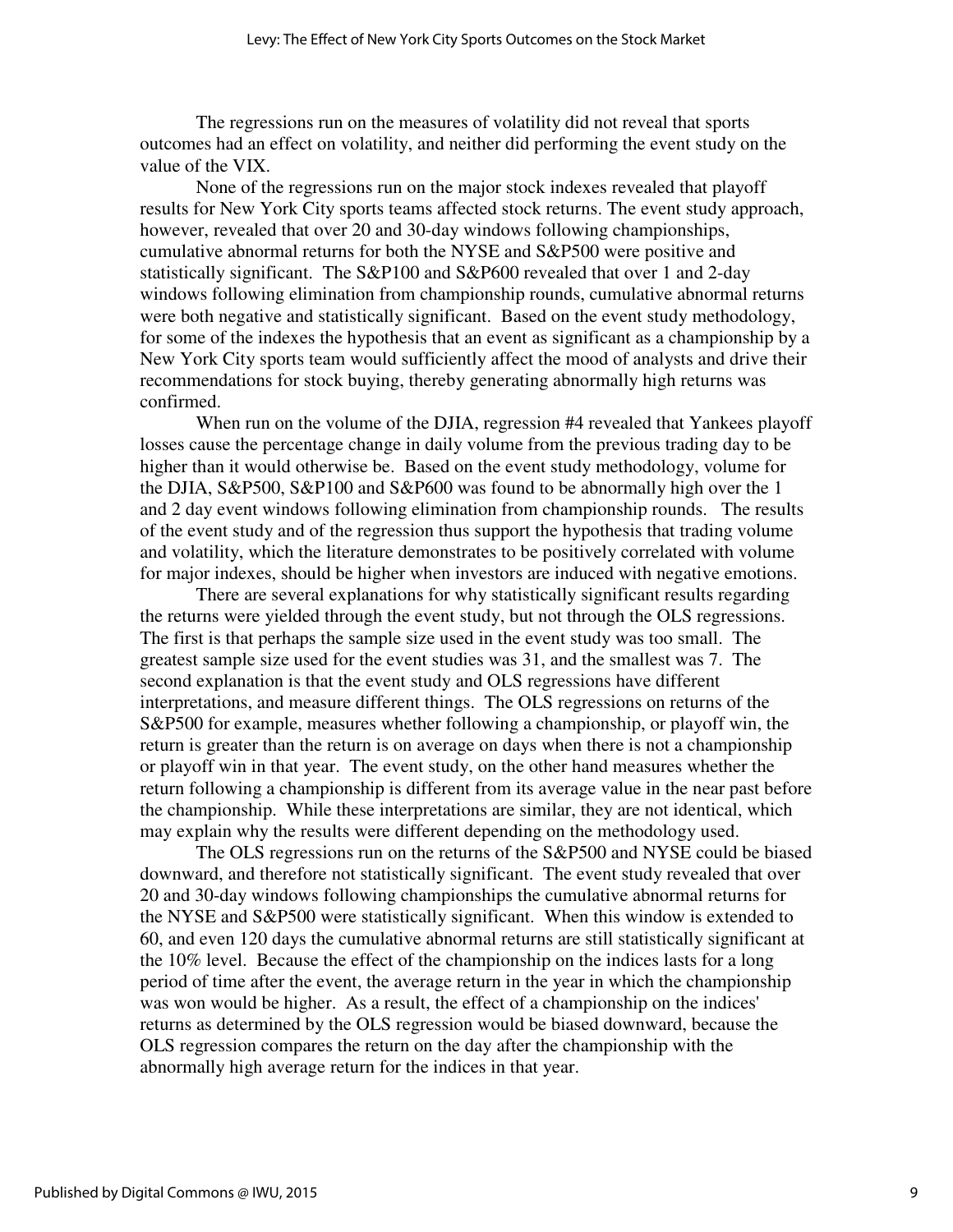A falsification test was run in order to determine whether the results of the event study were spurious. An event study was performed in which Los Angeles sports championships and the elimination of Los Angeles teams from championship rounds were used as the events. The event study revealed that in no event window were the cumulative abnormal returns of the NYSE, S&P500, S&P100 and S&P600 found to be statistically significant. These findings strengthen the statistically significant results that were found when the event study was performed on the outcomes for the New York teams. The event study performed on the Los Angeles teams' outcomes did reveal that for various event windows, the volume of the S&P100, S&P600, DJIA and S&P500 was found to be abnormally high or abnormally low in a statistically significant manner. Although the sample size for these event studies was only between 2 and 6, it does bring up the possibility that the results found for the effect of New York outcomes on volume were spurious. Results of the falsification test can be found in the appendix.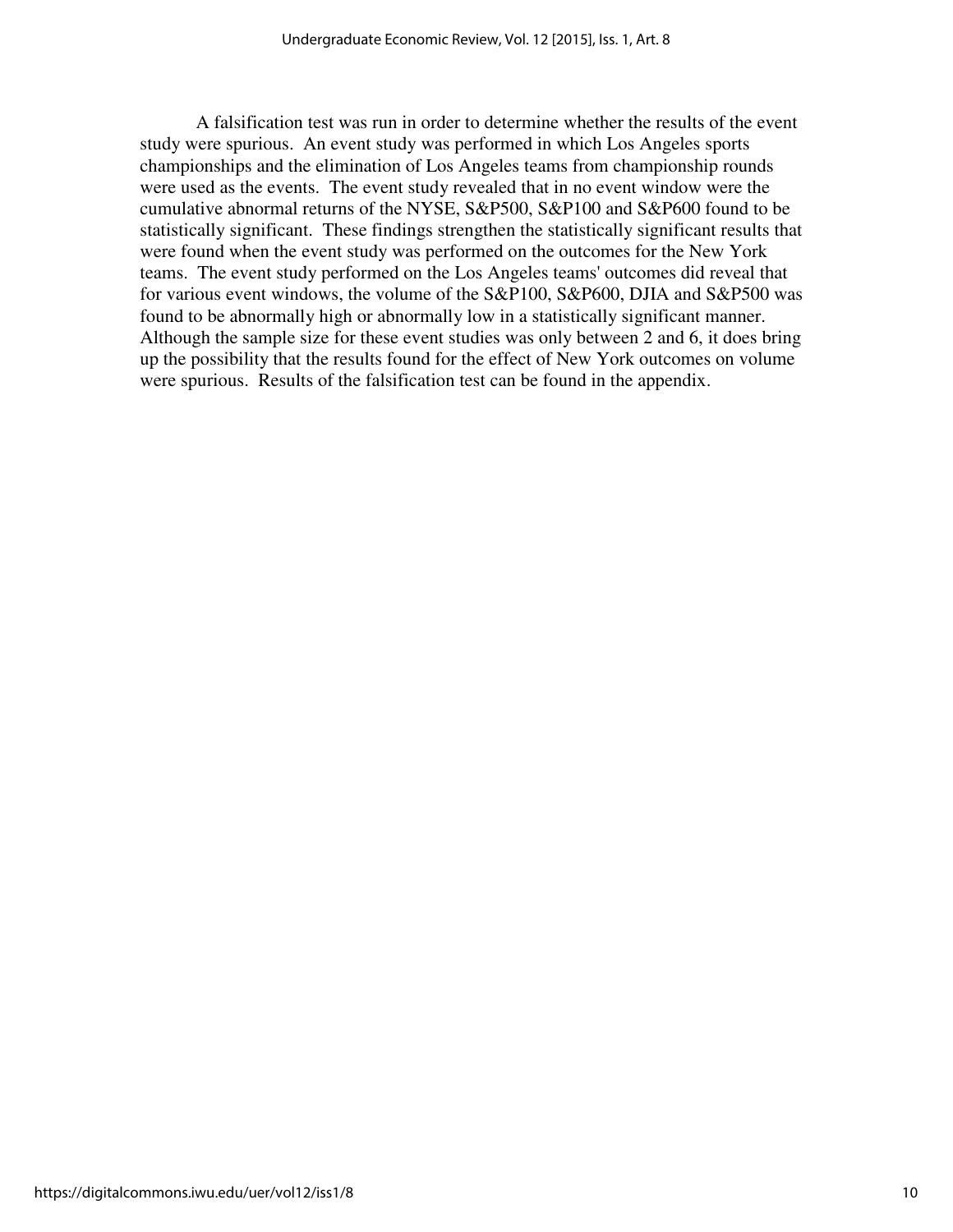#### V. References

- Akgiray, Vedat, 1989, Conditional Heteroscedasticity in Time Series and Stock Returns: Evidence and Forecasts, *The Journal of Business* 62, 55-80
- Arkes, Hal, Lisa Herren, and Alice Isen, 1988, The role of potential loss in the influence of affect on risk-taking behavior, *Organizational Behavior and Human Decision Processes* 42, 181–193.
- Ashton, John, Bill Gerrard, and Robert Hudson, 2003, Economic impact of national sporting success: Evidence from the London Stock Exchange, *Applied Economic Letters* 10, 783–785.
- Barber, Brad and Douglas Loeffler, 1993, The "Dartboard" Column: Second-Hand Information and Price Pressure, *Journal of Financial and Quantitative Analysis*  28, 273-284
- Bizman, Aharon, and Yoel Yinon, 2002, Engaging in distancing tactics among sport fans: Effects on self-esteem and emotional responses, *Journal of Social Psychology* 142, 381–392.
- Białkowski, Jedrzej, Ahmad Etebari, and Tomasz Wisniewski, 2011, Fast Profits: Investor sentiment and stock returns during Ramadan, *Journal of Banking & Finance* 36, 835-845
- Brown, Stephen, and Jerold Warner, 1980, Measuring Security Price Performance, *Journal of Financial Economics* 8, 205-258
- Campbell, John Y., Andrew W. Lo, and A. Craig MacKinlay. "Event-Study Analysis." *The Econometrics of Financial Markets*. Princeton, N.J.: Princeton UP, 1997.
- Cao, Mela*ni*e, and Jason Wei, 2005, Stock market returns: A note on temperature anomaly, *Journal of Banking and Finance* 29, 1559–1573.
- Chang, Shao-Chi, Sheng-Syan Chen, Robin Chou, Yueh-Hsiang Lin, 2012, Local sports sentiment and returns of locally headquartered stocks: A firm-level analysis, *Journal of Empirical Finance* 19, 309-318
- Chuang, Shih-Chieh, and Hung-Ming Lin, 2007, The Effect Of Induced Positive And Negative Emotion And Openness-To-Feeling In Student's Consumer Decision Making, *Journal Of Business & Psychology* 22, 65-78
- Edmans, Alex, Diego García. and Øyvind Norli 2007, Sports Sentiment and Stock Returns, *The Journal of Finance* 62, 1967–1998.
- Fama, Eugene and Kenneth French, 1993, Common Risk Factors in the Returns of Stocks and Bonds, *Journal of Financial Economics* 33, 3-56
- Han, Ki and David Suk, 1996, Stock Prices and the Barron's 'Research Reports' Column, *Journal of Financial and Strategic Decisions* 9, 27-32
- Hirshleifer, David, and Tyler Shumway, 2003, Good day sunshine: Stock returns and the weather, *Journal of Finance* 58, 1009–1032.
- Hirshleifer, David, 2001, "Investor Psychology And Asset Pricing." *The Journal of Finance*, 1533-597
- Isen, Alice, and Patrick, R, 1983, The effect of positive feelings on risk taking: When the chips are down, *Organizational Behavior and Human Decision Processes* 31, 194–202.
- Isen, Alice M., and Stanley F. Simmonds, 1978, The Effect of Feeling Good on a Helping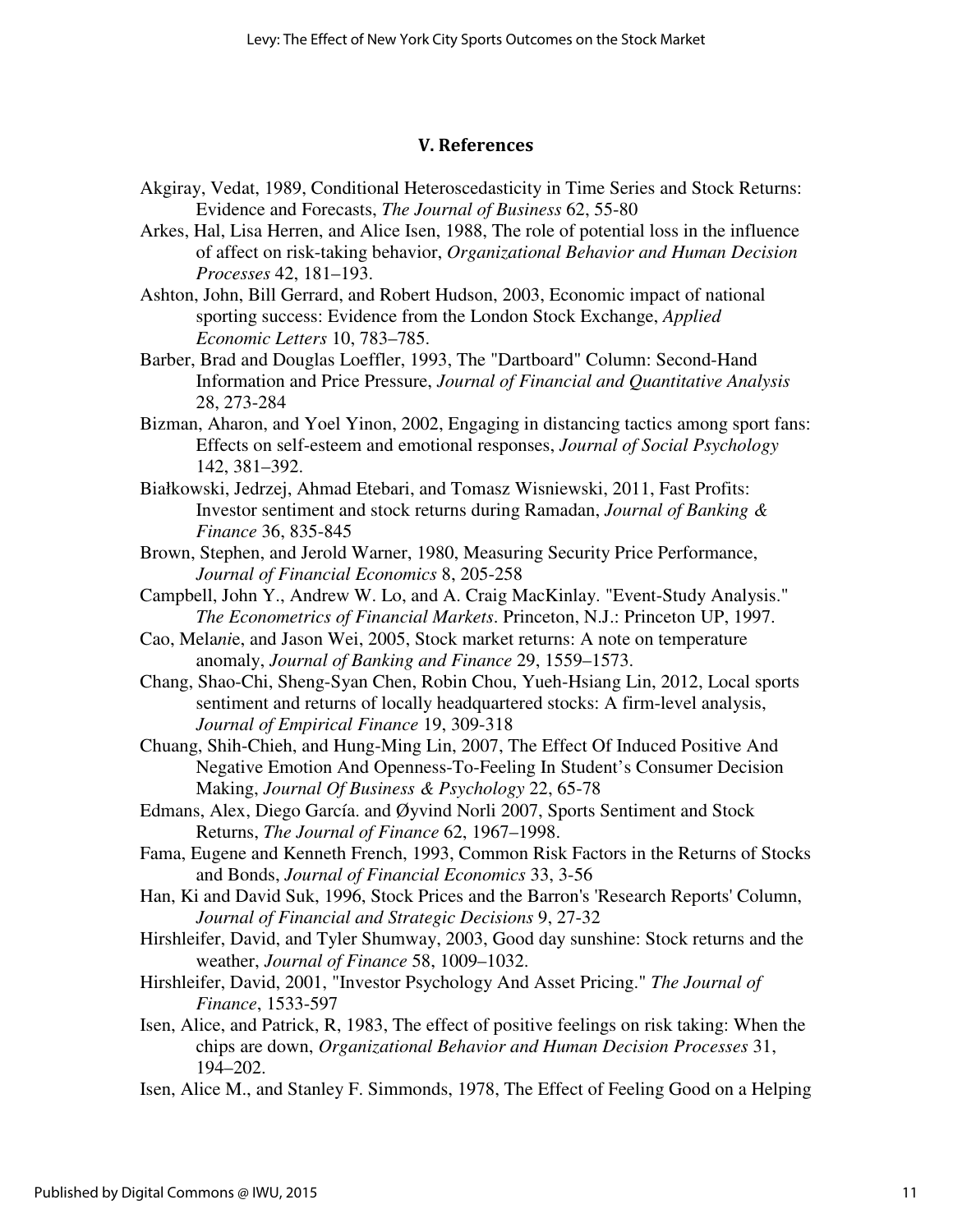Task That Is Incompatible with Good Mood, *Social Psychology* 41, 346-49.

- Isen, Alice M., Thomas E. Nygren, and F. Gregory Ashby, 1988, Influence Of Positive Affect On The Subjective Utility Of Gains And Losses: It Is Just Not Worth The Risk. *Journal of Personality and Social Psychology* 55, 710-17.
- Isen, Alice M., Thomas E. Nygren, Pamela J. Taylor, and Jessica Dulin, 1996 The Influence Of Positive Affect On The Decision Rule In Risk Situations: Focus On Outcome (and Especially Avoidance Of Loss) Rather Than Probability. *Organizational Behavior and Human Decision Processes* 66, 59-72.
- Johnson, Eric J., and Amos Tversky, 1983, Affect, Generalization, And The Perception Of Risk, *Journal Of Personality And Social Psychology* 45, 20-31.
- Kamstra, Mark J, Lisa A Kramer, and Maurice D Levi, 2003, "Winter Blues: A SAD Stock Market Cycle." *American Economic Review* 93, 324-43.
- Lee, Bong-Soo, and Oliver Rui, 2002, The dynamic relationship between stock returns and trading volume: Domestic and cross-country evidence, *Journal of Banking & Finance* 26, 51-78
- Leith, Karen Pezza, and Roy F. Baumeister, 1996, Why Do Bad Moods Increase Self- Defeating Behavior? Emotion, Risk Tasking, And Self-Regulation. *Journal Of Personality And Social Psychology* 71, 1250-1267
- Loewenstein, George, 2000, Emotions in Economic Theory and Economic Behavior, *Preferences, Behavior, and Welfare* 90, 427-432
- Majahan, Sarika and Balwinder Singh, 2009, The Empirical Investigation of Relationship between Return, Volume and Volatility Dynamics in Indian Stock Market, *Eurasian Journal of Business and Economics* 2*,* 113-137
- Nguyen, Yen and Charles N. Noussair, 2014, Risk Aversion and Emotions, *Pacific Economic Review* 19, 296–312.
- Saunders, Edward M., 1993, Stock prices and Wall Street weather, *American Economic Review* 83, 1337–1345.
- Schwarz, Norbert, Fritz Strack, Detlev Kommer, and Dirk Wagner, 1987, Soccer, rooms, and the quality of your life: Mood effects on judgements of satisfaction with life in general and with specific domains, *European Journal of Social Psychology* 17, 69–79.
- Schweitzer, Karla, Dolf Zillmann, James Weaver, and Elizabeth Luttrell, 1992, Perception of threatening events in the emotional aftermath of a televised college football game, *Journal of Broadcasting and Electronic Media* 36, 75–82.
- Wann, Daniel, Thomas Dolan, Kimberly Mcgeorge, and Julie Allison, 1994, Relationships between spectator identification and spectators' perceptions of influence, spectators' emotions, and competition outcome, *Journal of Sport and Exercise Psychology* 16, 347–364.
- Yuan, Kathy, Lu Zheng, and Qiaoqiao Zhu, 2006, Are investors moonstruck? Lunar phases and stock returns, *Journal of Empirical Finance* 13, 1–23.
- Zhao, Jiaying, 2006, The Effects of Induced Positive and Negative Emotions On Risky Decision Making. *28th Annual Psychological Society of Ireland Student Congress*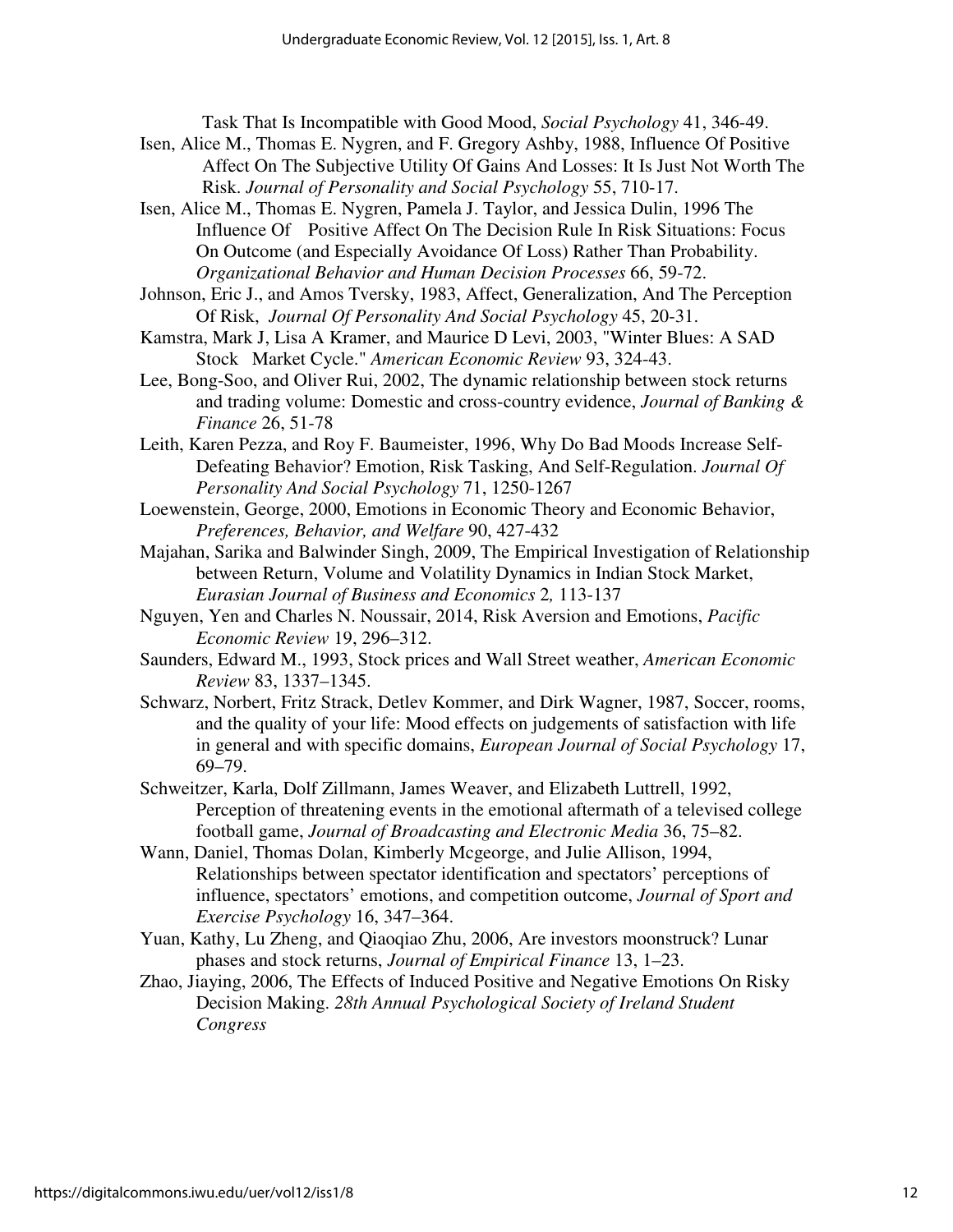## **VI. Appendix**

## **Results of Regressions on Index Returns**

|                    | (1)                     | (2)                     |
|--------------------|-------------------------|-------------------------|
| <b>VARIABLES</b>   | Effect on SP500 Returns | Effect on SP500 Returns |
|                    |                         |                         |
| SP500previousday   | 1.236                   | 1.236                   |
|                    | (0.870)                 | (0.870)                 |
| NYchampionship     | $-0.132$                |                         |
|                    | (0.216)                 |                         |
| NYChampElimination | 0.233                   |                         |
|                    | (0.261)                 |                         |
| NYCPlayoffWin      |                         | $-0.030$                |
|                    |                         | (0.048)                 |
| NYCPlayoffLoss     |                         | 0.044                   |
|                    |                         | (0.050)                 |
| Constant           | $-0.801$                | $-0.794$                |
|                    | (1.191)                 | (1.192)                 |
|                    |                         |                         |
| Observations       | 13,224                  | 13,224                  |
| R-squared          | 0.002                   | 0.002                   |
| Month Effect       | <b>Yes</b>              | Yes                     |
| Day Effect         | Yes                     | Yes                     |
| Year Effect        | Yes                     | Yes                     |

Standard errors in parentheses \*\*\* p<0.01, \*\* p<0.05, \* p<0.1

|                    | (1)                           | (2)                           |
|--------------------|-------------------------------|-------------------------------|
| VARIABLES          | <b>Effect on NYSE Returns</b> | <b>Effect on NYSE Returns</b> |
|                    |                               |                               |
| NYSEpreviousday    | 3.856***                      | 3.857***                      |
|                    | (0.887)                       | (0.887)                       |
| NYchampionship     | $-0.128$                      |                               |
|                    | (0.213)                       |                               |
| NYChampElimination | 0.154                         |                               |
|                    | (0.266)                       |                               |
| NYCPlayoffWin      |                               | $-0.026$                      |
|                    |                               | (0.047)                       |
| NYCPlayoffLoss     |                               | 0.035                         |
|                    |                               | (0.050)                       |
| Constant           | $-0.825$                      | $-0.825$                      |
|                    | (1.248)                       | (1.248)                       |
|                    |                               |                               |
| Observations       | 12,701                        | 12,701                        |
| R-squared          | 0.004                         | 0.004                         |
| Month Effect       | <b>Yes</b>                    | Yes                           |
| Day Effect         | Yes                           | Yes                           |
| Year Effect        | Yes                           | Yes                           |

Standard errors in parentheses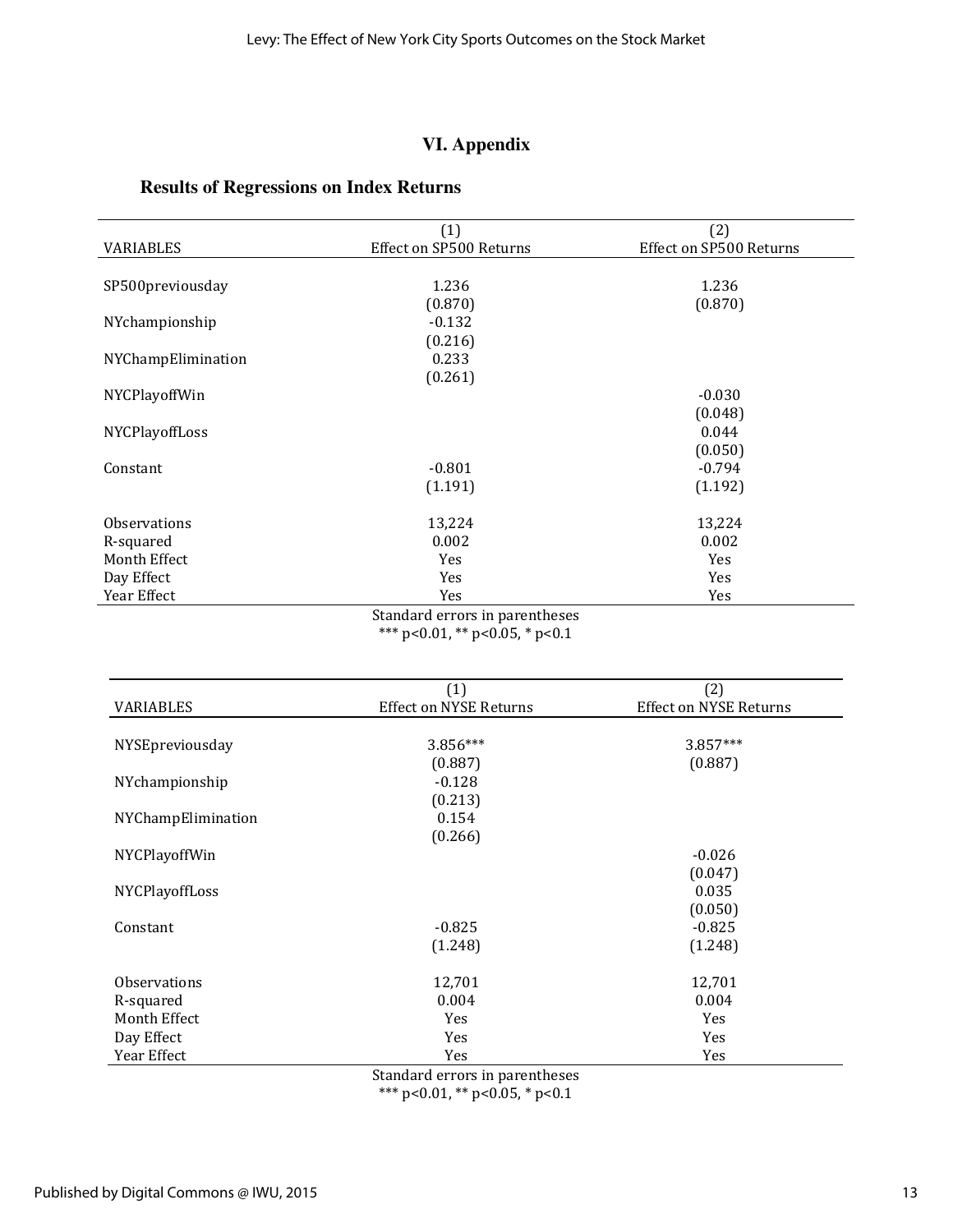| <b>VARIABLES</b>   | (1)<br><b>Effect on DJIA Returns</b>   | (2)<br><b>Effect on DJIA Returns</b>   |
|--------------------|----------------------------------------|----------------------------------------|
|                    |                                        |                                        |
| DJIApreviousday    | $2.505***$                             | $2.500***$                             |
|                    | (0.772)                                | (0.772)                                |
| NYchampionship     | $-0.070$                               |                                        |
|                    | (0.170)                                |                                        |
| NYChampElimination | 0.178                                  |                                        |
|                    | (0.182)                                |                                        |
| NYCPlayoffWin      |                                        | $-0.017$                               |
|                    |                                        | (0.042)                                |
| NYCPlayoffLoss     |                                        | 0.063                                  |
|                    |                                        | (0.044)                                |
| Constant           | $-0.129$                               | $-0.089$                               |
|                    | (0.777)                                | (0.777)                                |
| Observations       | 16,787                                 | 16,787                                 |
| R-squared          | 0.004                                  | 0.004                                  |
| Month Effect       | Yes                                    | Yes                                    |
| Day Effect         | Yes                                    | Yes                                    |
| Year Effect        | Yes                                    | Yes                                    |
| VARIABLES          | (1)<br><b>Effect on Nasdaq Returns</b> | (2)<br><b>Effect on Nasdaq Returns</b> |
|                    |                                        |                                        |
| Nasdaqpreviousday  | 4.457***                               | 4.461***                               |
|                    | (0.938)                                | (0.938)                                |
| NYchampionship     | $-0.039$                               |                                        |
|                    | (0.281)                                |                                        |
| NYChampElimination | 0.360                                  |                                        |
|                    | (0.327)                                |                                        |
| NYCPlayoffWin      |                                        | 0.035                                  |
|                    |                                        | (0.060)                                |
| NYCPlayoffLoss     |                                        | 0.003                                  |
|                    |                                        | (0.063)                                |
| Constant           | $-0.887$                               | $-0.918$                               |
|                    | (1.812)                                | (1.813)                                |
| Observations       | 11,371                                 | 11,371                                 |
| R-squared          | 0.007                                  | 0.007                                  |
| Month Effect       | Yes                                    | Yes                                    |
| Day Effect         | Yes                                    | Yes                                    |
|                    |                                        |                                        |
| Year Effect        | Yes                                    | Yes                                    |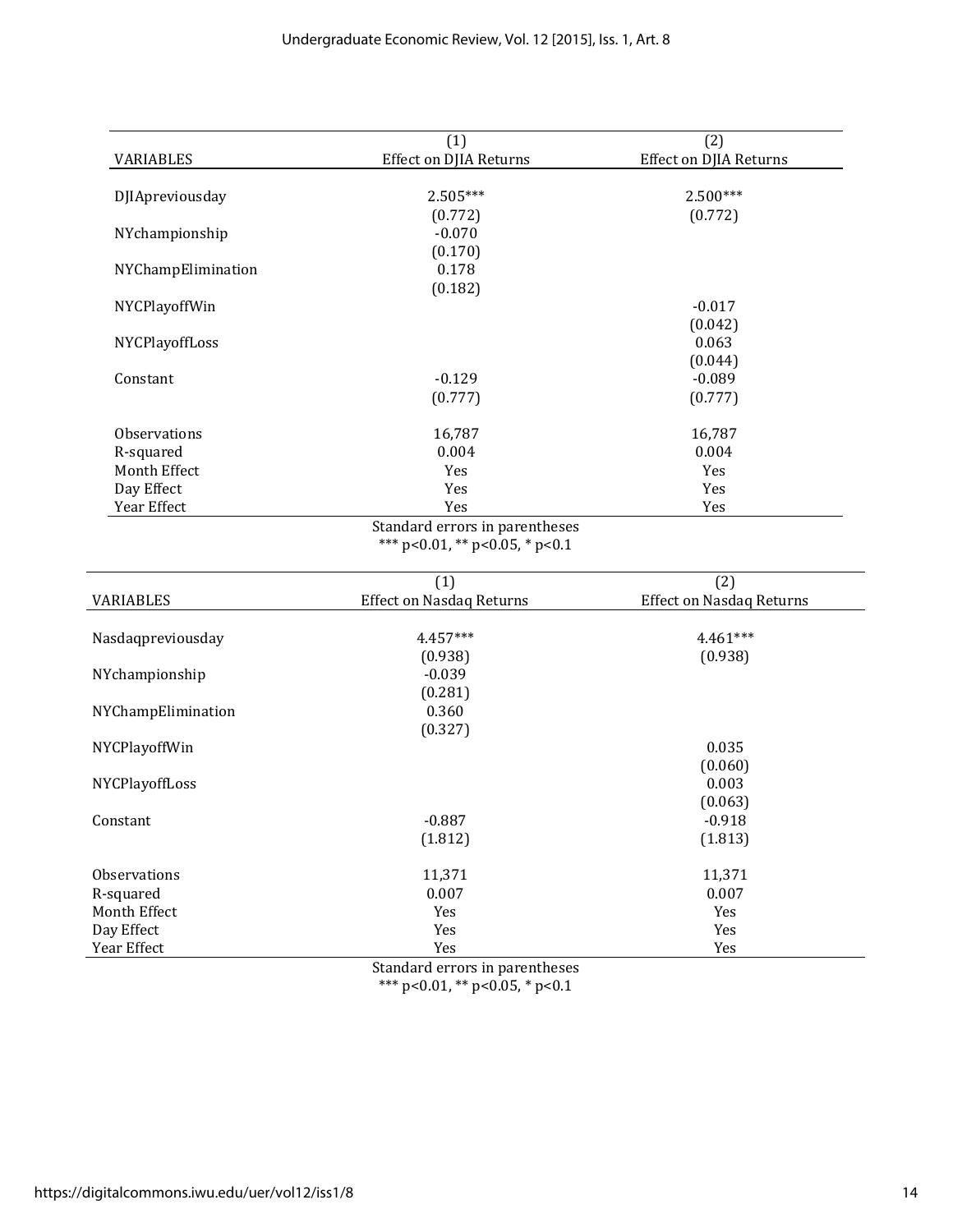|                                | (1)                     | (2)                     |  |  |
|--------------------------------|-------------------------|-------------------------|--|--|
| <b>VARIABLES</b>               | Effect on SP100 Returns | Effect on SP100 Returns |  |  |
|                                |                         |                         |  |  |
| PreviousReturnSP100            | $-4.804***$             | $-4.748***$             |  |  |
|                                | (1.355)                 | (1.355)                 |  |  |
| NYchampionship                 | $-0.030$                |                         |  |  |
|                                | (0.383)                 |                         |  |  |
| NYChampElimination             | $-0.729$                |                         |  |  |
|                                | (0.461)                 |                         |  |  |
| NYCPlayoffWin                  |                         | $-0.003$                |  |  |
|                                |                         | (0.082)                 |  |  |
| NYCPlayoffLoss                 |                         | 0.010                   |  |  |
|                                |                         | (0.085)                 |  |  |
| Constant                       | $-0.024$                | $-0.026$                |  |  |
|                                | (2.746)                 | (2.747)                 |  |  |
| <b>Observations</b>            | 9,771                   | 9,771                   |  |  |
| R-squared                      | 0.003                   | 0.002                   |  |  |
| Month Effect                   | Yes                     | Yes                     |  |  |
| Day Effect                     | Yes                     | Yes                     |  |  |
| Year Effect                    | Yes                     | Yes                     |  |  |
| Standard errors in parentheses |                         |                         |  |  |

Standard errors in parentheses \*\*\* p<0.01, \*\* p<0.05, \* p<0.1

|                     | (1)                     | (2)                     |
|---------------------|-------------------------|-------------------------|
| VARIABLES           | Effect on SP600 Returns | Effect on SP600 Returns |
|                     |                         |                         |
| PreviousReturnSP600 | $-2.730**$              | $-3.357***$             |
|                     | (1.386)                 | (1.220)                 |
| NYchampionship      | 0.379                   |                         |
|                     | (0.525)                 |                         |
| NYChampElimination  | $-0.459$                |                         |
|                     | (0.491)                 |                         |
| NYCPlayoffWin       |                         | $-0.001$                |
|                     |                         | (0.089)                 |
| NYCPlayoffLoss      |                         | 0.033                   |
|                     |                         | (0.093)                 |
| Constant            | $-1.678$                | -4.488                  |
|                     | (6.345)                 | (5.602)                 |
|                     |                         |                         |
| <b>Observations</b> | 5,229                   | 5,224                   |
| R-squared           | 0.003                   | 0.004                   |
| Month Effect        | Yes                     | Yes                     |
| Day Effect          | Yes                     | Yes                     |
| Year Effect         | Yes                     | Yes                     |

Standard errors in parentheses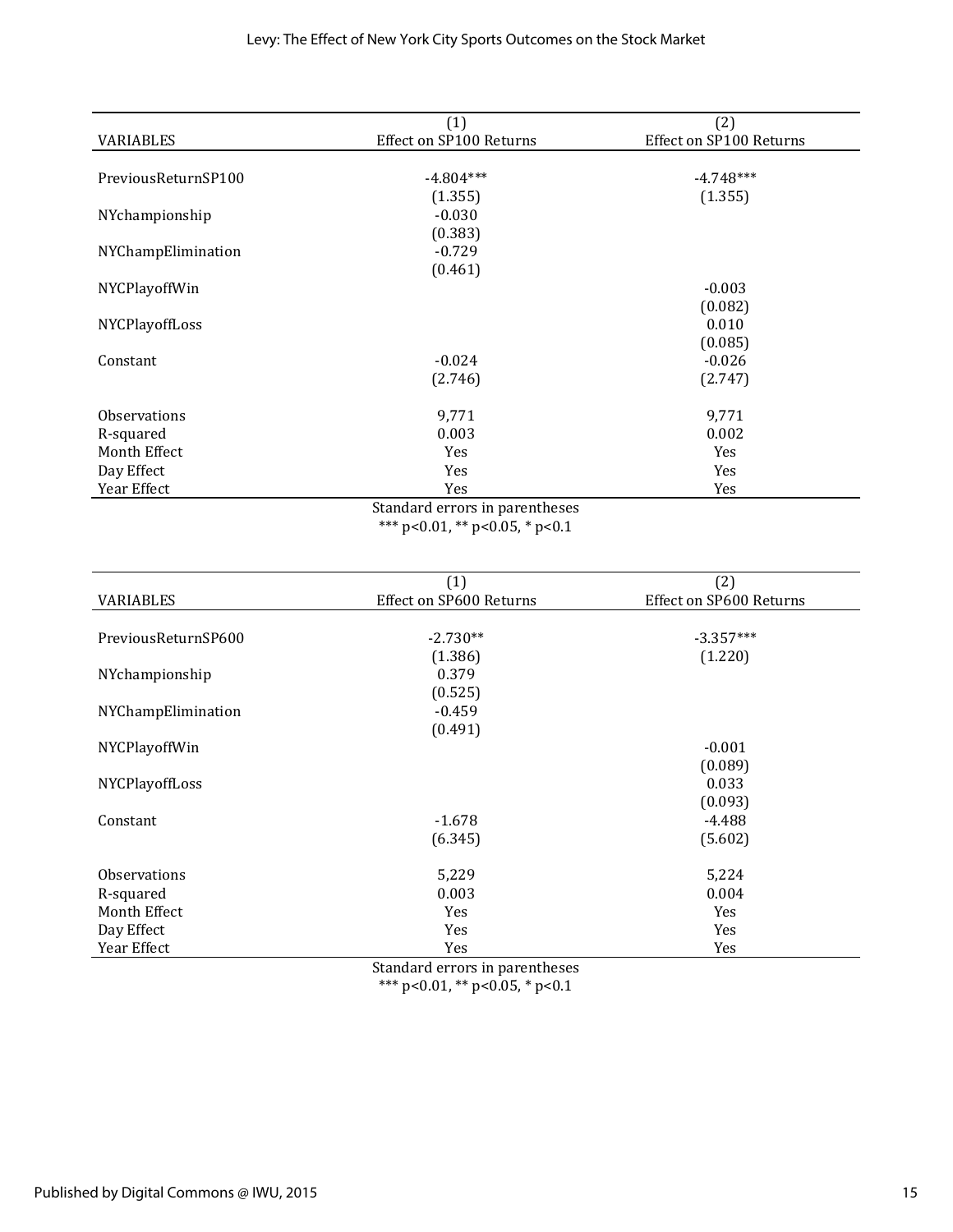# Results of Regression on Volatility Index

|                       | (2)           | (3)                  |
|-----------------------|---------------|----------------------|
| VARIABLES             | Effect on VIX | <b>Effect on VIX</b> |
|                       |               |                      |
| NYchampionship        | $-2.289$      |                      |
|                       | (2.225)       |                      |
| NYChampElimination    | $-0.835$      |                      |
|                       | (2.225)       |                      |
| <b>NYCPlayoffWin</b>  |               | 0.693                |
|                       |               | (0.428)              |
| <b>NYCPlayoffLoss</b> |               | $-0.143$             |
|                       |               | (0.437)              |
| Constant              | -4.884        | $-6.366$             |
|                       | (22.10)       | (22.12)              |
| Observations          | 6,231         | 6,231                |
| R-squared             | 0.025         | 0.025                |
| Month Effect          | Yes           | Yes                  |
| Day Effect            | Yes           | Yes                  |
| Year Effect           |               |                      |
| $\alpha$ , $\alpha$   |               |                      |

#### **VIX using %change in daily value of the VIX**

Standard errors in parentheses \*\*\* p<0.01, \*\* p<0.05, \* p<0.1

# Effect on the difference between the value of the VIX and its 60-day moving average

|                       | (2)           | (3)           |
|-----------------------|---------------|---------------|
| VARIABLES             | Effect on VIX | Effect on VIX |
|                       |               |               |
| NYchampionship        | $-1.552$      |               |
|                       | (1.506)       |               |
| NYChampElimination    | 0.184         |               |
|                       | (1.506)       |               |
| <b>NYCPlayoffWin</b>  |               | $-0.037$      |
|                       |               | (0.289)       |
| <b>NYCPlayoffLoss</b> |               | $-0.184$      |
|                       |               | (0.297)       |
| Constant              | 11.37         | 11.61         |
|                       | (15.17)       | (15.19)       |
| Observations          | 6,174         | 6,174         |
| R-squared             | 0.061         | 0.061         |
| Month Effect          | Yes           | Yes           |
| Day Effect            | Yes           | Yes           |
| Year Effect           |               |               |

Standard errors in parentheses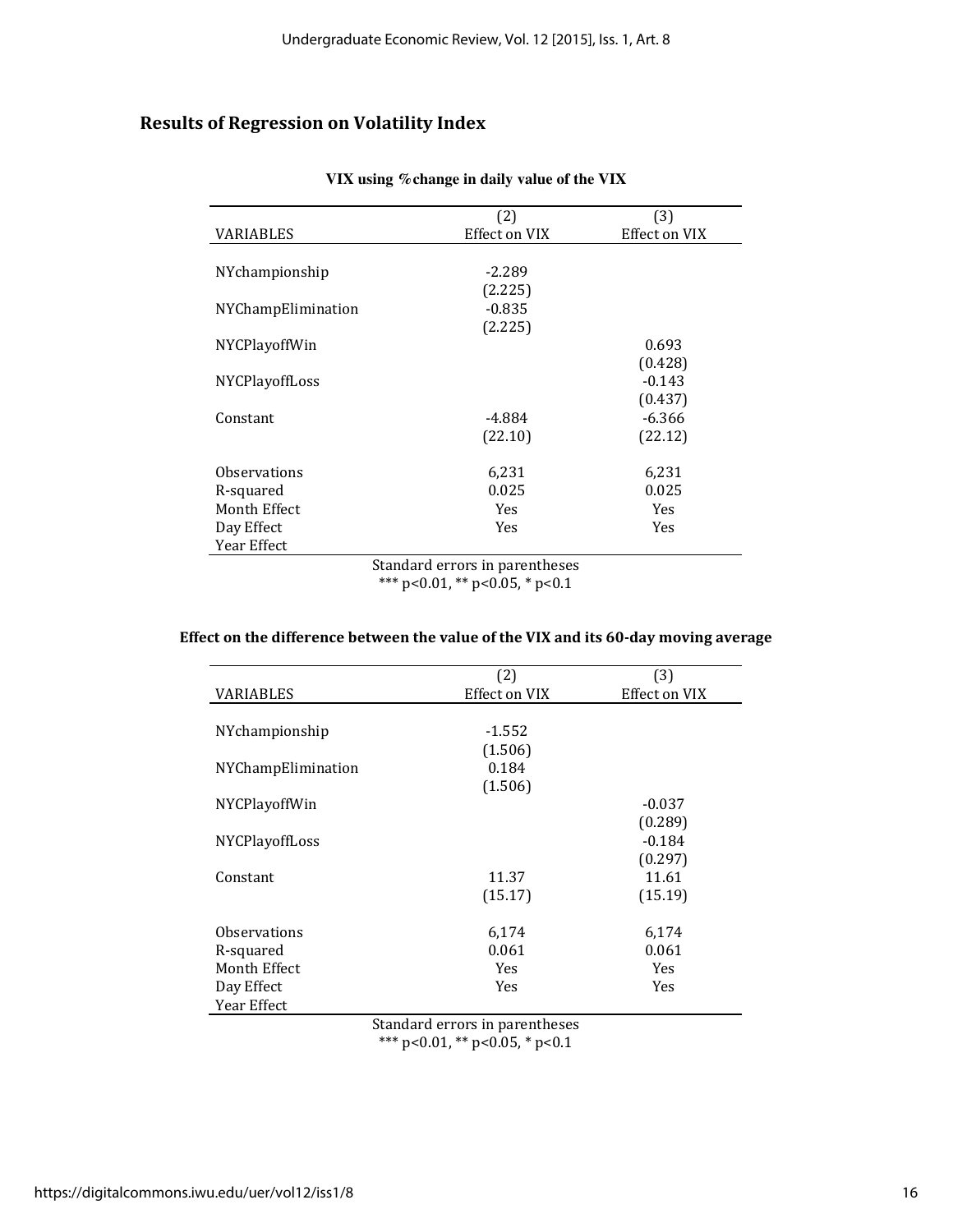|                       | (2)                            | (3)                  |
|-----------------------|--------------------------------|----------------------|
| VARIABLES             | Effect on VIX                  | <b>Effect on VIX</b> |
|                       |                                |                      |
| NYchampionship        | $-0.700$                       |                      |
|                       | (0.539)                        |                      |
| NYChampElimination    | $-0.168$                       |                      |
|                       | (0.539)                        |                      |
| <b>NYCPlayoffWin</b>  |                                | 0.145                |
|                       |                                | (0.104)              |
| <b>NYCPlayoffLoss</b> |                                | 0.001                |
|                       |                                | (0.106)              |
| Constant              | 0.719                          | 0.380                |
|                       | (5.354)                        | (5.359)              |
|                       |                                |                      |
| Observations          | 6,231                          | 6,231                |
| R-squared             | 0.016                          | 0.016                |
| Month Effect          | Yes                            | Yes                  |
| Day Effect            | Yes                            | Yes                  |
| Year Effect           |                                |                      |
|                       | Standard errors in parentheses |                      |

#### Effect on Change in the Level of the VIX from the previous trading day

\*\*\* p<0.01, \*\* p<0.05, \* p<0.1

# Results of Regression on Volume

|                     | (1)                     | (2)                     |
|---------------------|-------------------------|-------------------------|
| VARIABLES           | Effect on S&P500 Volume | Effect on S&P500 Volume |
|                     |                         |                         |
| NYchampionship      | $-52.11$                |                         |
|                     | (960.1)                 |                         |
| NYChampElimination  | $-67.39$                |                         |
|                     | (960.3)                 |                         |
| NYCPlayoffWin       |                         | $-26.07$                |
|                     |                         | (184.5)                 |
| NYCPlayoffLoss      |                         | $-12.75$                |
|                     |                         | (189.2)                 |
| Constant            | 2,998                   | 3,062                   |
|                     | (9,603)                 | (9,613)                 |
|                     |                         |                         |
| <b>Observations</b> | 6,208                   | 6,208                   |
| R-squared           | 0.003                   | 0.003                   |
| Month Effect        | Yes                     | Yes                     |
| Day Effect          | Yes                     | Yes                     |
|                     | Year Effect             |                         |

Standard errors in parentheses \*\*\* p<0.01, \*\* p<0.05, \* p<0.1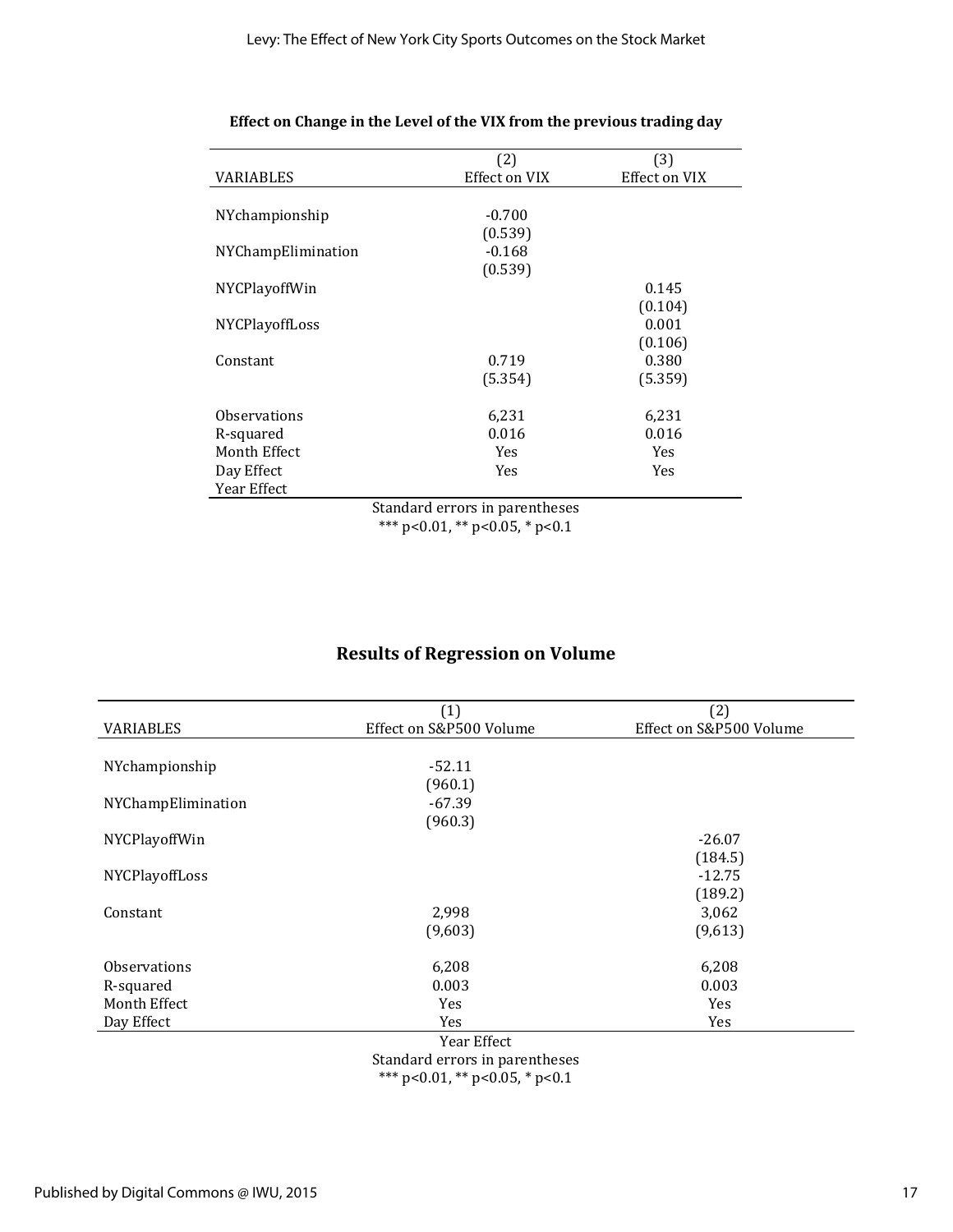|                     | (1)                            | (2)                          |
|---------------------|--------------------------------|------------------------------|
| VARIABLES           | Effect on NYSE Volume          | <b>Effect on NYSE Volume</b> |
|                     |                                |                              |
| NYchampionship      | $-12.16$                       |                              |
|                     | (14.45)                        |                              |
| NYChampElimination  | 4.664                          |                              |
|                     | (24.98)                        |                              |
| NYCPlayoffWin       |                                | 0.047                        |
|                     |                                | (3.058)                      |
| NYCPlayoffLoss      |                                | 0.649                        |
|                     |                                | (2.714)                      |
| Constant            | $-635.0**$                     | $-632.6**$                   |
|                     | (289.4)                        | (289.5)                      |
| <b>Observations</b> | 2,832                          | 2,832                        |
| R-squared           | 0.042                          | 0.042                        |
| Month Effect        | Yes                            | Yes                          |
| Day Effect          | Yes                            | Yes                          |
|                     | Year Effect                    |                              |
|                     | Standard errors in parentheses |                              |

\*\*\* p<0.01, \*\* p<0.05, \* p<0.1

|                    | (1)                   | (2)                   | (3)                   |
|--------------------|-----------------------|-----------------------|-----------------------|
| VARIABLES          | Effect on DJIA Volume | Effect on DJIA Volume | Effect on DJIA Volume |
|                    |                       |                       |                       |
| YankeesPlayoffWin  | $-3.560$              |                       |                       |
|                    | (3.866)               |                       |                       |
| YankeesPlayoffLoss | 8.713*                |                       |                       |
|                    | (4.618)               |                       |                       |
| NYchampionship     |                       | $-4.752$              |                       |
|                    |                       | (11.19)               |                       |
| NYChampElimination |                       | $-3.186$              |                       |
|                    |                       | (10.47)               |                       |
| NYCPlayoffWin      |                       |                       | $-1.856$              |
|                    |                       |                       | (2.107)               |
| NYCPlayoffLoss     |                       |                       | 2.053                 |
|                    |                       |                       | (2.188)               |
| Constant           | $-132.7$              | $-133.6$              | $-128.6$              |
|                    | (127.5)               | (126.2)               | (126.6)               |
|                    |                       |                       |                       |
| Observations       | 5,467                 | 5,468                 | 5,468                 |
| R-squared          | 0.048                 | 0.046                 | 0.046                 |
| Month Effect       | Yes                   | Yes                   | Yes                   |
| Day Effect         | Yes                   | Yes                   | Yes                   |
| Year Effect        | Yes                   |                       |                       |
|                    |                       |                       |                       |

Standard errors in parentheses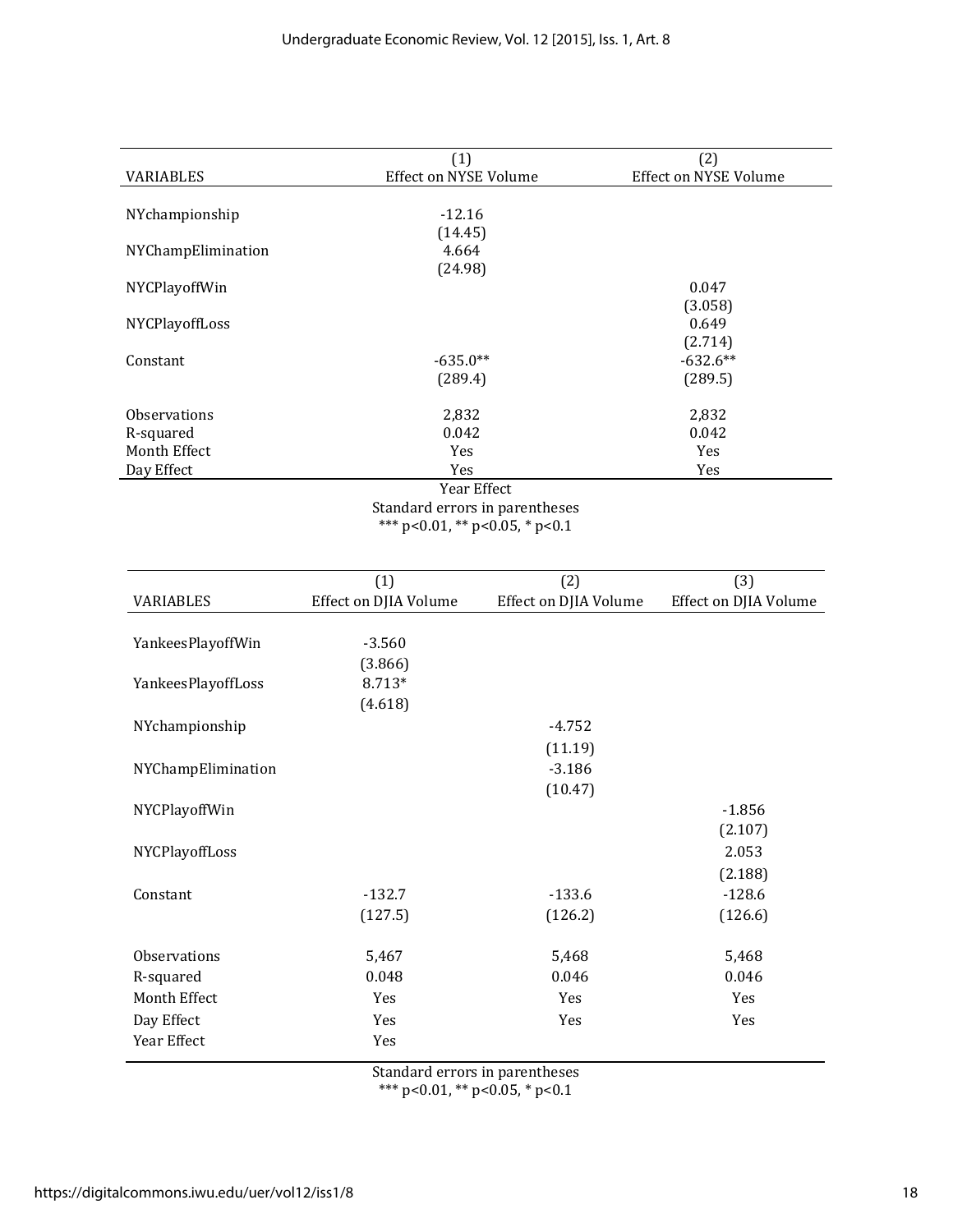|                     | (1)                            | (2)                     |
|---------------------|--------------------------------|-------------------------|
| VARIABLES           | Effect on NASDAQ Volume        | Effect on NASDAQ Volume |
|                     |                                |                         |
| NYchampionship      | $-5.255$                       |                         |
|                     | (9.288)                        |                         |
| NYChampElimination  | $-6.243$                       |                         |
|                     | (9.285)                        |                         |
| NYCPlayoffWin       |                                | $-1.971$                |
|                     |                                | (1.893)                 |
| NYCPlayoffLoss      |                                | 0.324                   |
|                     |                                | (1.959)                 |
| Constant            | $-75.44$                       | $-69.46$                |
|                     | (120.9)                        | (121.2)                 |
|                     |                                |                         |
| <b>Observations</b> | 4,966                          | 4,966                   |
| R-squared           | 0.045                          | 0.045                   |
| Month Effect        | Yes                            | Yes                     |
| Day Effect          | Yes                            | Yes                     |
|                     | Year Effect                    |                         |
|                     | Standard errors in parentheses |                         |

Standard errors in parentheses \*\*\* p<0.01, \*\* p<0.05, \* p<0.1

|                     | (1)                     | (2)                     |
|---------------------|-------------------------|-------------------------|
| VARIABLES           | Effect on S&P100 Volume | Effect on S&P100 Volume |
|                     |                         |                         |
| NYCPlayoffWin       | $-2.488$                |                         |
|                     | (15.62)                 |                         |
| NYCPlayoffLoss      | $-1.509$                |                         |
|                     | (16.22)                 |                         |
| NYchampionship      |                         | $-2.378$                |
|                     |                         | (82.96)                 |
| NYChampElimination  |                         | $-7.036$                |
|                     |                         | (77.62)                 |
| Constant            | 387.2                   | 375.5                   |
|                     | (937.5)                 | (934.8)                 |
| <b>Observations</b> | 5,478                   | 5,478                   |
| R-squared           | 0.003                   | 0.003                   |
| Month Effect        | Yes                     | <b>Yes</b>              |
| Day Effect          | Yes                     | Yes                     |
|                     | Year Effect             |                         |

Year Effect Standard errors in parentheses \*\*\* p<0.01, \*\* p<0.05, \* p<0.1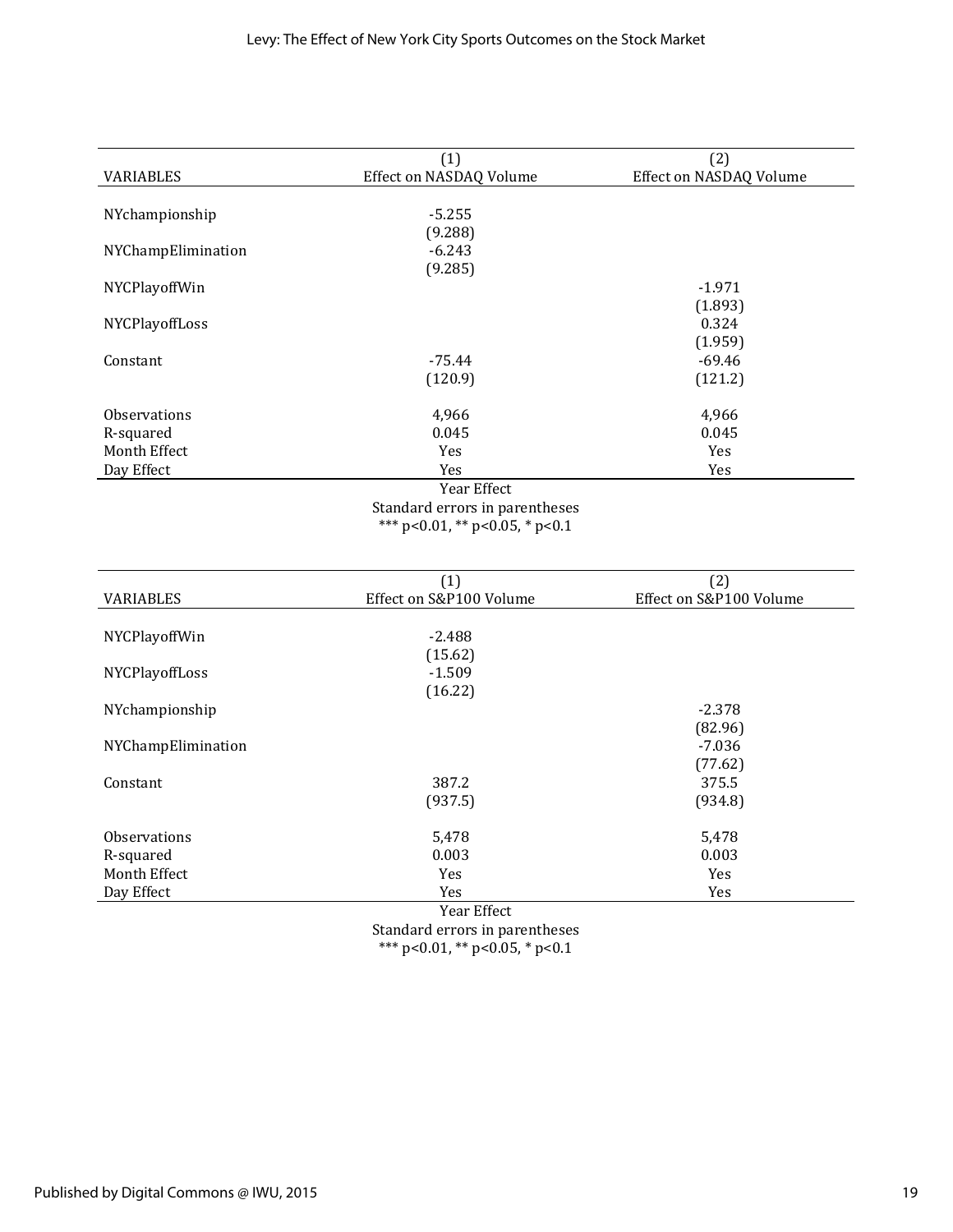|                     | (1)                     | (2)                     |
|---------------------|-------------------------|-------------------------|
| <b>VARIABLES</b>    | Effect on S&P600 Volume | Effect on S&P600 Volume |
|                     |                         |                         |
| NYCPlayoffWin       | $-0.004$                |                         |
|                     | (0.502)                 |                         |
| NYCPlayoffLoss      | 0.021                   |                         |
|                     | (0.520)                 |                         |
| NYchampionship      |                         | 0.079                   |
|                     |                         | (2.464)                 |
| NYChampElimination  |                         | $-0.201$                |
|                     |                         | (2.463)                 |
| Constant            | 15.85                   | 15.89                   |
|                     | (32.20)                 | (32.14)                 |
| <b>Observations</b> | 4,960                   | 4,960                   |
| R-squared           | 0.003                   | 0.003                   |
| Month Effect        | Yes                     | Yes                     |
| Day Effect          | Yes                     | Yes                     |
|                     | Year Effect             |                         |
|                     | $\alpha$ , 1 1 . 1      |                         |

Standard errors in parentheses \*\*\* p<0.01, \*\* p<0.05, \* p<0.1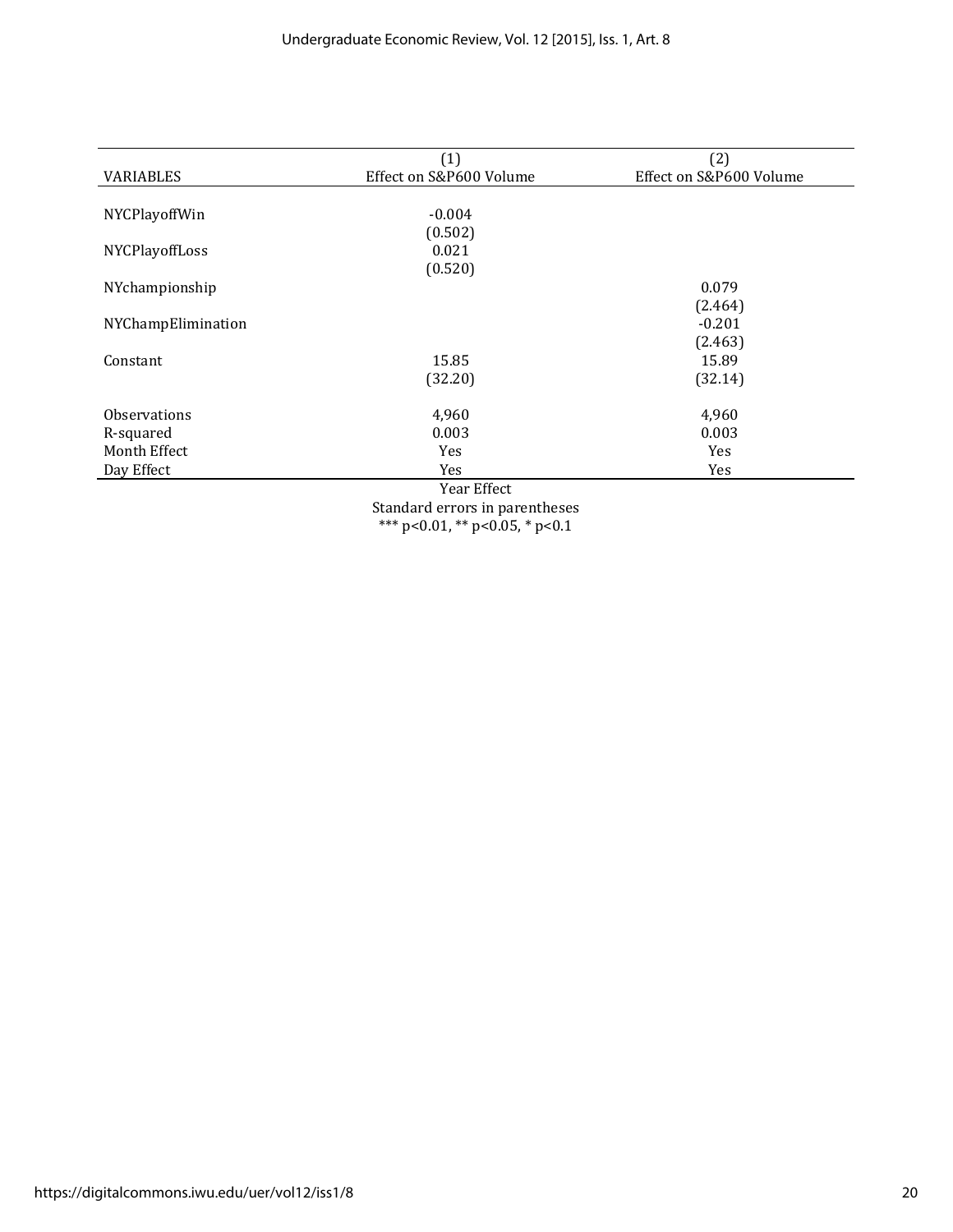# **Event Study Approach Results**

|                                 | Dow Jones    |            |          |         |  |
|---------------------------------|--------------|------------|----------|---------|--|
| Event                           | Event Window | <b>CAR</b> | T-Stat   | P-Value |  |
| NYC Championship                | (0,1)        | $-0.079%$  | $-0.421$ | 0.661   |  |
| $(n=31)$                        | (0,2)        | 0.005%     | 0.034    | 0.486   |  |
|                                 | (0,5)        | $-0.008%$  | $-0.114$ | 0.545   |  |
|                                 | (0, 10)      | $-0.011%$  | $-0.176$ | 0.569   |  |
|                                 | (0, 20)      | 0.042%     | 1.052    | 0.150   |  |
|                                 | (0, 30)      | 0.044%     | 1.207    | 0.118   |  |
| NYC Championship<br><b>Loss</b> | (0,1)        | 0.250%     | 1.233    | 0.885   |  |
| $(n=27)$                        | (0,2)        | 0.299%     | 2.066    | 0.975   |  |
|                                 | (0,5)        | 0.081%     | 0.977    | 0.831   |  |
|                                 | (0, 10)      | 0.013%     | 0.247    | 0.596   |  |
|                                 | (0, 20)      | $-0.043%$  | $-1.112$ | 0.138   |  |
|                                 | (0, 30)      | $-0.034%$  | $-0.796$ | 0.216   |  |

| w<br>۰, |
|---------|
|---------|

| Event            | <b>Event Window</b> | <b>CAR</b> | T-Stat   | P-Value |
|------------------|---------------------|------------|----------|---------|
| NYC Championship | (0,1)               | $-0.100%$  | $-0.387$ | 0.649   |
| $(n=22)$         | (0,2)               | 0.063%     | 0.316    | 0.377   |
|                  | (0,5)               | 0.026%     | 0.271    | 0.271   |
|                  | (0, 10)             | 0.030%     | 0.354    | 0.363   |
|                  | (0, 20)             | 0.062%     | 1.366    | 0.093   |
|                  | (0, 30)             | 0.059%     | 1.335    | 0.098   |
| NYC Championship | (0,1)               |            |          |         |
| Loss             |                     | 0.427%     | 1.344    | 0.899   |
| $(n=14)$         | (0,2)               | 0.571%     | 2.488    | 0.986   |
|                  | (0,5)               | 0.191%     | 1.577    | 0.930   |
|                  | (0, 10)             | 0.049%     | 0.645    | 0.734   |
|                  | (0, 20)             | $-0.046%$  | $-0.815$ | 0.214   |
|                  | (0, 30)             | $-0.043%$  | $-0.687$ | 0.251   |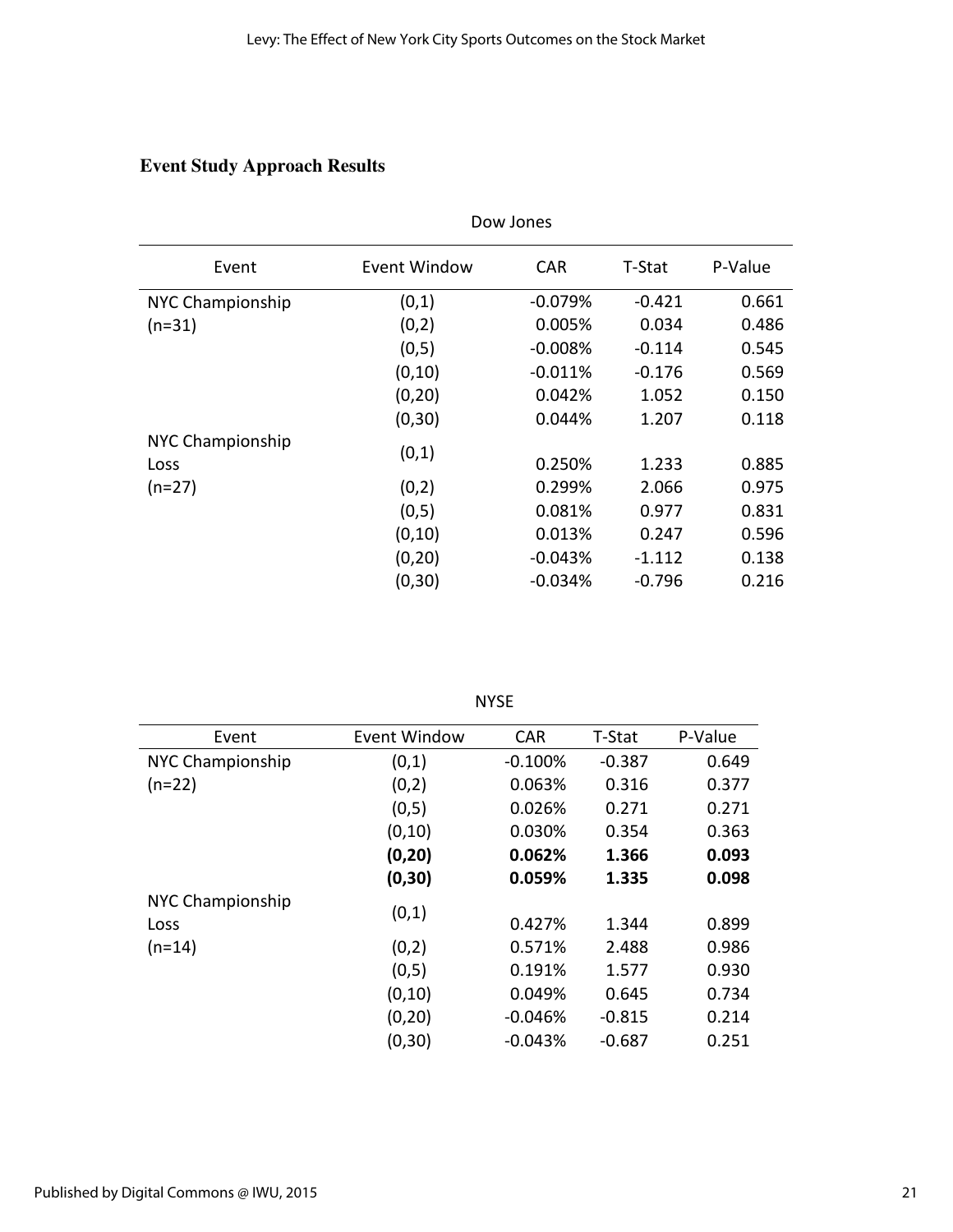| Event                    | Event Window | <b>CAR</b> | T-Stat   | P-Value |
|--------------------------|--------------|------------|----------|---------|
| NYC Championship         | (0,1)        | $-0.093%$  | $-0.388$ | 0.649   |
| $(n=22)$                 | (0,2)        | 0.080%     | 0.420    | 0.339   |
|                          | (0,5)        | 0.052%     | 0.570    | 0.287   |
|                          | (0, 10)      | 0.038%     | 0.467    | 0.322   |
|                          | (0, 20)      | 0.068%     | 1.504    | 0.073   |
|                          | (0, 30)      | 0.066%     | 1.508    | 0.073   |
| NYC Championship<br>Loss | (0,1)        | 0.427%     | 1.470    | 0.918   |
| $(n=15)$                 | (0,2)        | 0.576%     | 2.685    | 0.991   |
|                          | (0,5)        | 0.200%     | 1.733    | 0.947   |
|                          | (0, 10)      | 0.030%     | 0.400    | 0.652   |
|                          | (0, 20)      | $-0.050%$  | $-0.997$ | 0.167   |
|                          | (0, 30)      | $-0.037%$  | $-0.625$ | 0.270   |

S&P500

Nasdaq

| Event            | Event Window | <b>CAR</b> | T-Stat   | P-Value |
|------------------|--------------|------------|----------|---------|
| NYC Championship | (0,1)        | $-0.344%$  | $-1.081$ | 0.853   |
| $(n=19)$         | (0,2)        | 0.060%     | 0.242    | 0.405   |
|                  | (0,5)        | 0.094%     | 0.581    | 0.284   |
|                  | (0, 10)      | 0.040%     | 0.302    | 0.382   |
|                  | (0, 20)      | 0.049%     | 0.528    | 0.301   |
|                  | (0, 30)      | 0.061%     | 0.678    | 0.253   |
| NYC Championship |              |            |          |         |
| Loss             | (0,1)        | 0.097%     | 0.238    | 0.592   |
| $(n=14)$         | (0,2)        | 0.498%     | 1.911    | 0.960   |
|                  | (0,5)        | 0.143%     | 0.785    | 0.776   |
|                  | (0, 10)      | $-0.037%$  | $-0.258$ | 0.400   |
|                  | (0, 20)      | $-0.103%$  | $-1.095$ | 0.146   |
|                  | (0, 30)      | $-0.091%$  | $-0.825$ | 0.212   |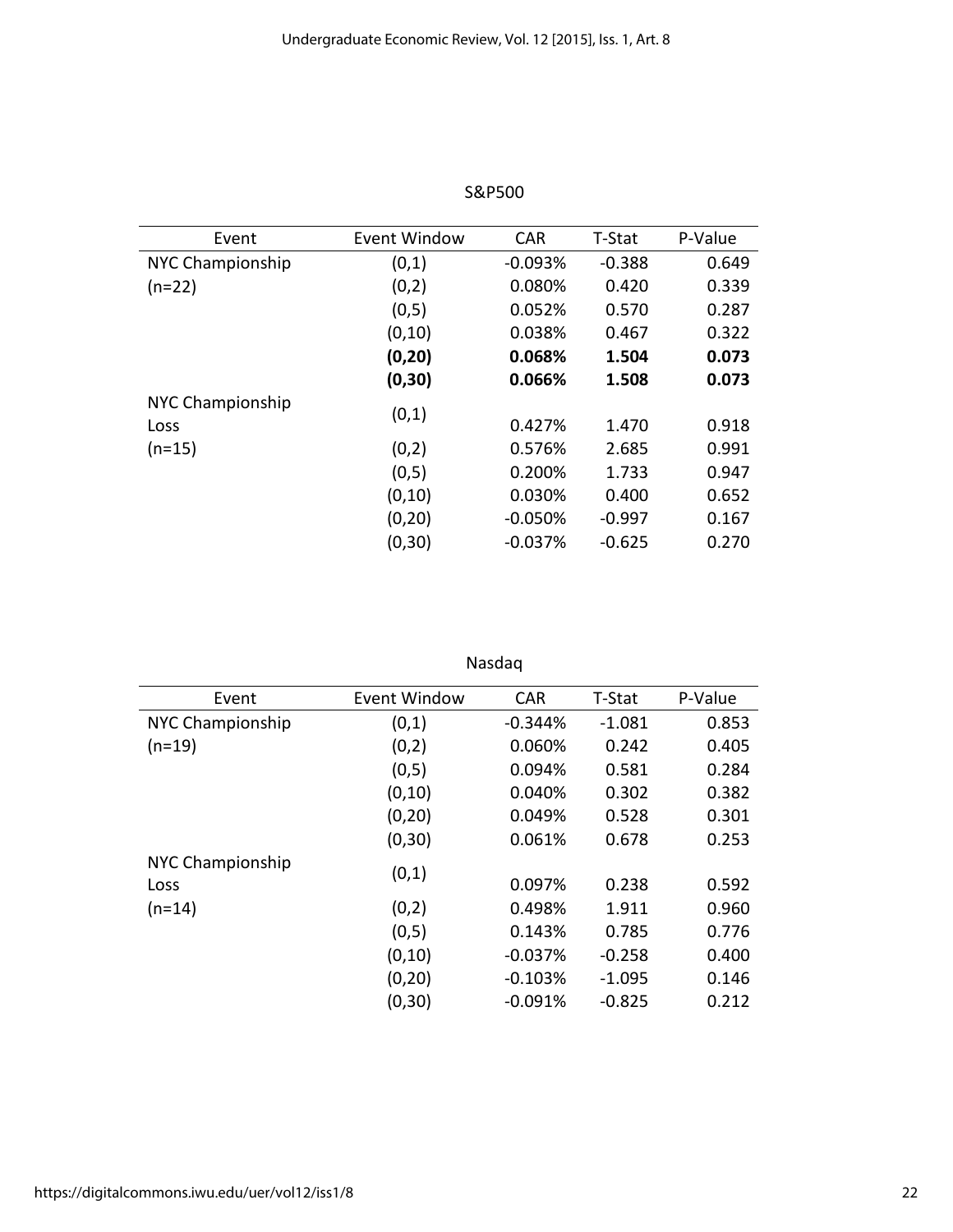| Event            | <b>Event Window</b> | <b>CAR</b> | T-Stat   | P-Value |
|------------------|---------------------|------------|----------|---------|
| NYC Championship | (0,1)               | $-0.363%$  | $-1.467$ | 0.919   |
| $(n=17)$         | (0,2)               | $-0.125%$  | $-0.827$ | 0.790   |
|                  | (0,5)               | $-0.116%$  | $-1.181$ | 0.872   |
|                  | (0, 10)             | $-0.091%$  | $-1.196$ | 0.875   |
|                  | (0, 20)             | $-0.085%$  | $-1.604$ | 0.935   |
|                  | (0, 30)             | $-0.080%$  | $-1.514$ | 0.925   |
| NYC Championship | (0,1)               |            |          |         |
| Loss             |                     | $-0.822%$  | $-2.031$ | 0.034   |
| $(n=11)$         | (0,2)               | $-0.376%$  | $-1.351$ | 0.103   |
|                  | (0,5)               | $-0.041%$  | $-0.276$ | 0.393   |
|                  | (0, 10)             | 0.105%     | 1.330    | 0.893   |
|                  | (0, 20)             | 0.092%     | 1.111    | 0.853   |
|                  | (0, 30)             | 0.106%     | 1.247    | 0.879   |

S&P 100

S&P 600

| Event            | Event Window | <b>CAR</b> | T-Stat   | P-Value |
|------------------|--------------|------------|----------|---------|
| NYC Championship | (0,1)        | $-1.049%$  | $-1.541$ | 0.912   |
| $(n=7)$          | (0,2)        | $-0.493%$  | $-2.335$ | 0.970   |
|                  | (0,5)        | $-0.310%$  | $-2.030$ | 0.955   |
|                  | (0, 10)      | $-0.217%$  | $-1.411$ | 0.896   |
|                  | (0, 20)      | $-0.099%$  | $-0.940$ | 0.808   |
|                  | (0, 30)      | $-0.093%$  | $-0.875$ | 0.792   |
| NYC Championship |              |            |          |         |
| Loss             | (0,1)        | $-1.148%$  | $-1.949$ | 0.046   |
| $(n=8)$          | (0,2)        | $-0.391%$  | $-1.431$ | 0.097   |
|                  | (0,5)        | $-0.186%$  | $-1.171$ | 0.139   |
|                  | (0, 10)      | $-0.067%$  | $-1.013$ | 0.172   |
|                  | (0, 20)      | 0.038%     | 0.344    | 0.629   |
|                  | (0, 30)      | 0.045%     | 0.426    | 0.658   |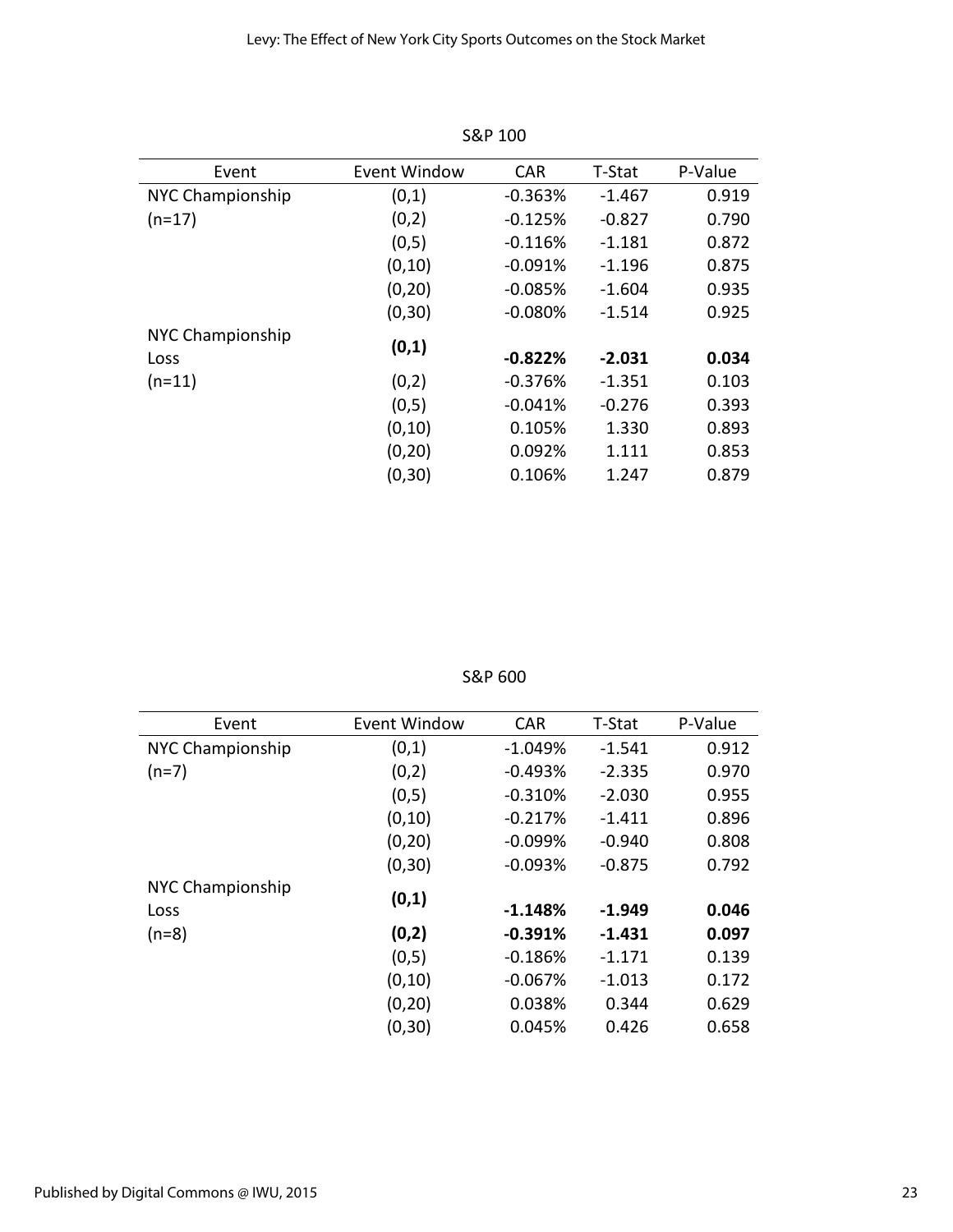| Event            | Event Window | Mean     | T-Stat   | P-Value     |
|------------------|--------------|----------|----------|-------------|
|                  |              |          |          | (Two Sided) |
| NYC Championship | (0,1)        | $-0.639$ | $-0.313$ | 0.763       |
| $(n=8)$          | (0,2)        | $-0.841$ | $-0.411$ | 0.693       |
|                  | (0,5)        | $-0.937$ | $-0.489$ | 0.639       |
|                  | (0, 10)      | $-1.388$ | $-0.792$ | 0.454       |
|                  | (0, 20)      | $-1.989$ | -1.126   | 0.297       |
|                  | (0, 30)      | $-2.050$ | $-1.169$ | 0.280       |
| NYC Championship |              |          |          |             |
| Loss             | (0,1)        | 0.184    | 0.127    | 0.901       |
| $(n=8)$          | (0,2)        | $-0.228$ | $-0.162$ | 0.875       |
|                  | (0,5)        | $-0.572$ | $-0.392$ | 0.706       |
|                  | (0, 10)      | $-0.639$ | $-0.421$ | 0.686       |
|                  | (0, 20)      | $-0.438$ | $-0.271$ | 0.793       |
|                  | (0, 30)      | $-0.399$ | $-0.248$ | 0.810       |

VIX

#### DJIA VOLUME

| Event            | Event Window | Mean         | T-Stat | P-Value     | P-Value |
|------------------|--------------|--------------|--------|-------------|---------|
|                  |              |              |        | (Two Sided) | >0)     |
| NYC Championship | (0,1)        | $1.50E + 07$ | 0.644  | 0.542       | 0.271   |
| $(n=7)$          | (0,2)        | $1.34E + 07$ | 0.732  | 0.491       | 0.245   |
|                  | (0,5)        | 4193784      | 0.277  | 0.791       | 0.395   |
|                  | (0, 10)      | $1.94E + 06$ | 0.152  | 0.883       | 0.441   |
|                  | (0, 20)      | 248447.4     | 0.023  | 0.982       | 0.491   |
|                  | (0, 30)      | 884498.8     | 0.083  | 0.936       | 0.468   |
| NYC Championship |              |              |        |             |         |
| Loss             | (0,1)        | 2.41E+07     | 2.350  | 0.051       | 0.025   |
| $(n=8)$          | (0,2)        | 2.55E+07     | 2.773  | 0.027       | 0.013   |
|                  | (0,5)        | $1.04E + 07$ | 1.240  | 0.254       | 0.872   |
|                  | (0, 10)      | $1.01E + 07$ | 0.762  | 0.470       | 0.235   |
|                  | (0, 20)      | 5407079      | 0.461  | 0.658       | 0.329   |
|                  | (0, 30)      | 6422504      | 0.559  | 0.593       | 0.296   |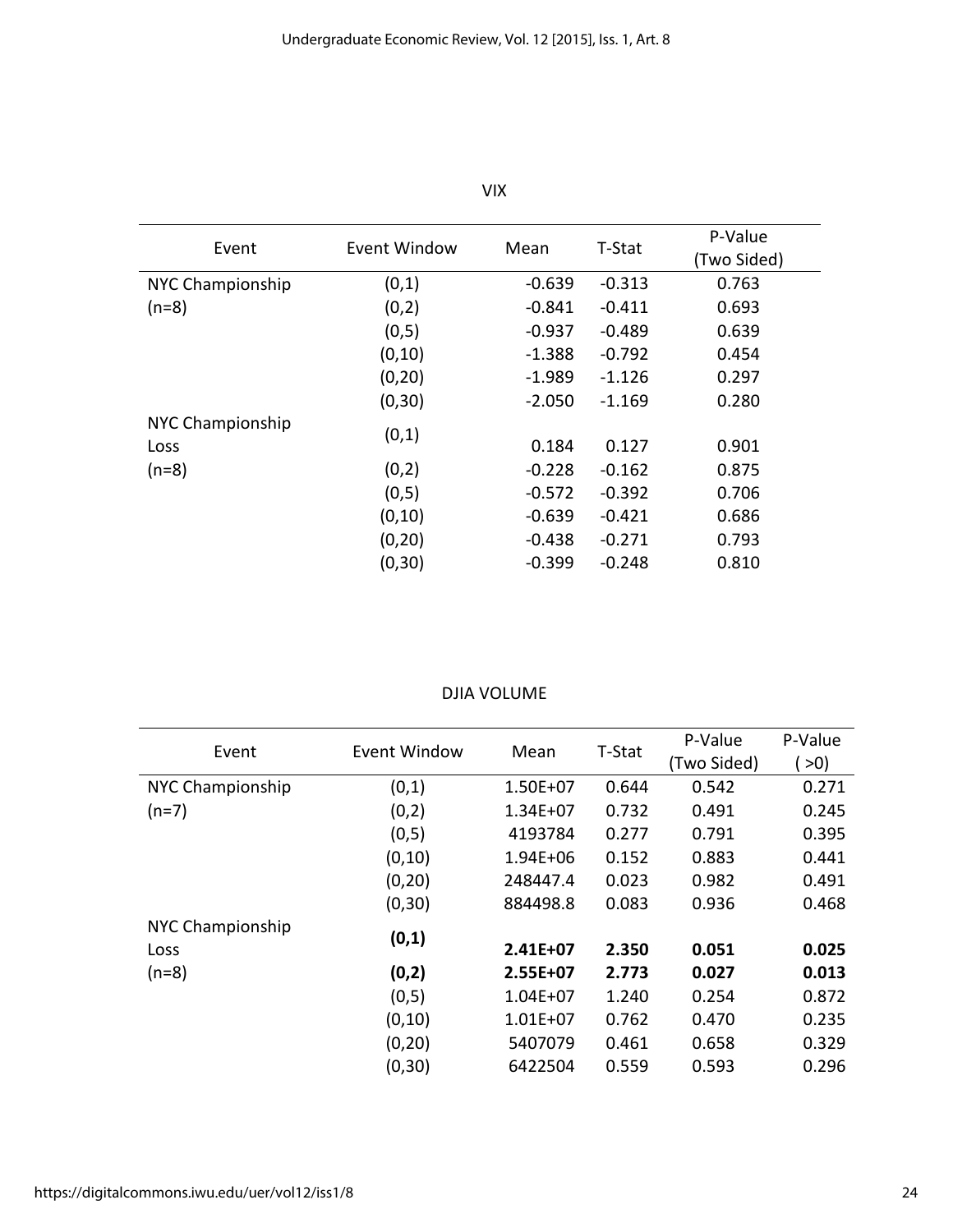| Event            | Event Window | Mean         | T-Stat | P-Value     | P-Value  |
|------------------|--------------|--------------|--------|-------------|----------|
|                  |              |              |        | (Two Sided) | $\geq 0$ |
| NYC Championship | (0,1)        | $6.08E + 07$ | 0.755  | 0.474       | 0.237    |
| $(n=8)$          | (0,2)        | $6.23E+07$   | 0.886  | 0.404       | 0.202    |
|                  | (0,5)        | $5.02E + 07$ | 0.748  | 0.478       | 0.239    |
|                  | (0, 10)      | $3.45E + 07$ | 0.629  | 0.548       | 0.274    |
|                  | (0, 20)      | $1.27E + 07$ | 0.267  | 0.796       | 0.398    |
|                  | (0, 30)      | $1.36E + 07$ | 0.286  | 0.783       | 0.391    |
| NYC Championship |              |              |        |             |          |
| Loss             | (0,1)        | 1.34E+08     | 2.368  | 0.049       | 0.024    |
| $(n=8)$          | (0,2)        | 1.51E+08     | 2.854  | 0.024       | 0.012    |
|                  | (0,5)        | 8.83E+07     | 1.846  | 0.107       | 0.053    |
|                  | (0, 10)      | $8.18E + 07$ | 1.635  | 0.146       | 0.073    |
|                  | (0, 20)      | $4.78E + 07$ | 1.066  | 0.321       | 0.160    |
|                  | (0, 30)      | $5.64E+07$   | 1.203  | 0.268       | 0.134    |

## S&P500 VOLUME

#### S&P 600 Volume

|                  | Event Window |            | T-Stat | P-Value     | P-Value |
|------------------|--------------|------------|--------|-------------|---------|
| Event            |              | Mean       |        | (Two Sided) | >0)     |
| NYC Championship | (0,1)        | $1.11E+07$ | 1.144  | 0.296       | 0.148   |
| $(n=7)$          | (0,2)        | 8330877    | 1.334  | 0.230       | 0.115   |
|                  | (0,5)        | 6681262    | 1.317  | 0.235       | 0.117   |
|                  | (0, 10)      | 4495571    | 0.934  | 0.386       | 0.193   |
|                  | (0, 20)      | 1883272    | 0.439  | 0.675       | 0.337   |
|                  | (0, 30)      | 1528881    | 0.358  | 0.732       | 0.366   |
| NYC Championship |              |            |        |             |         |
| Loss             | (0,1)        | 2.27E+07   | 2.379  | 0.054       | 0.027   |
| $(n=7)$          | (0,2)        | 1.47E+07   | 2.401  | 0.053       | 0.026   |
|                  | (0,5)        | 6708491    | 1.395  | 0.212       | 0.106   |
|                  | (0, 10)      | 4554942    | 1.453  | 0.196       | 0.098   |
|                  | (0, 20)      | 1397173    | 0.383  | 0.714       | 0.357   |
|                  | (0, 30)      | 2235518    | 0.637  | 0.547       | 0.273   |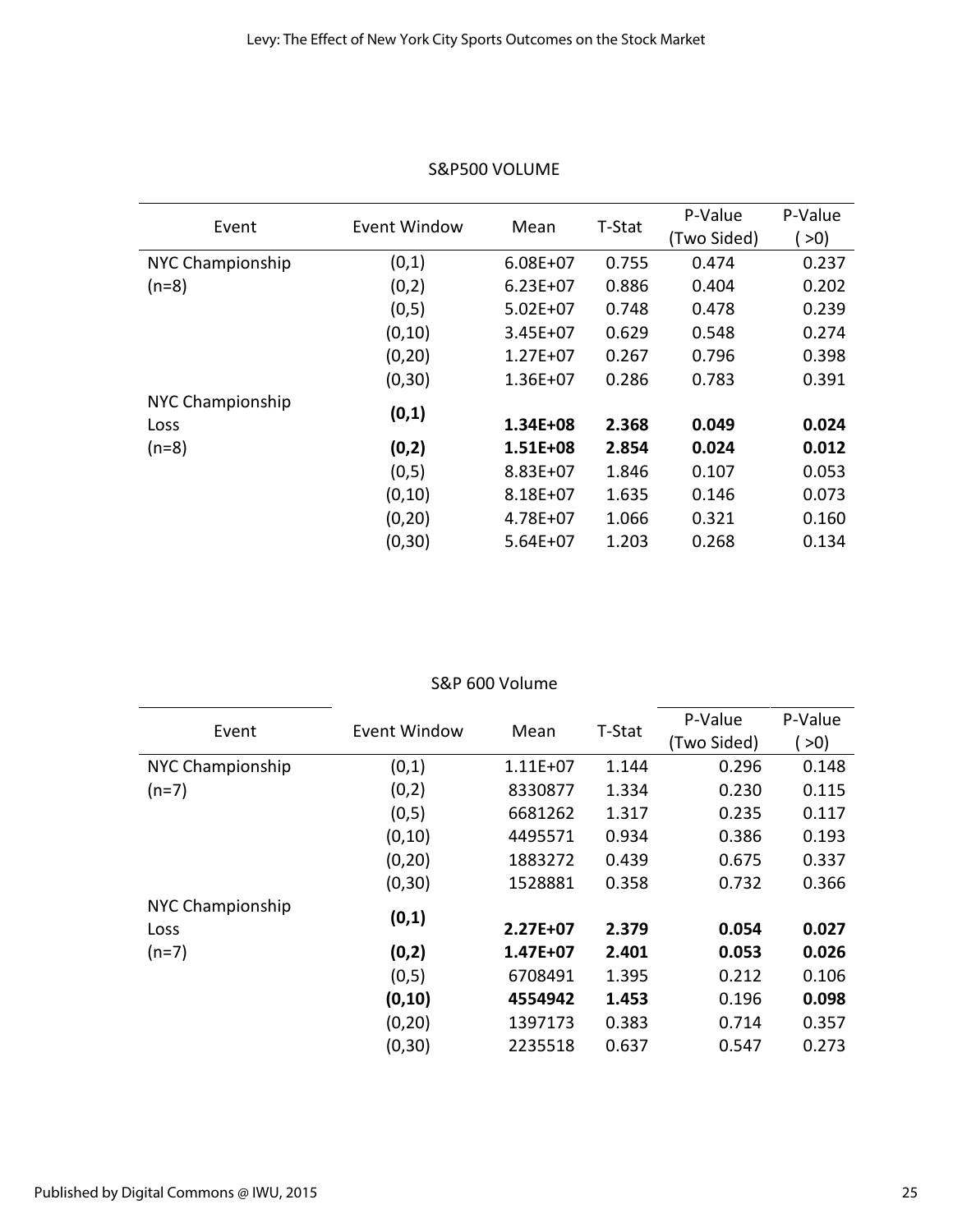| Event            | Event Window | Mean         | T-Stat | P-Value     | P-Value  |
|------------------|--------------|--------------|--------|-------------|----------|
|                  |              |              |        | (Two Sided) | $\geq 0$ |
| NYC Championship | (0,1)        | $3.94E + 07$ | 0.745  | 0.484       | 0.242    |
| $(n=7)$          | (0,2)        | $3.73E + 07$ | 0.846  | 0.429       | 0.214    |
|                  | (0,5)        | $1.98E + 07$ | 0.510  | 0.628       | 0.314    |
|                  | (0, 10)      | $1.26E + 07$ | 0.394  | 0.707       | 0.353    |
|                  | (0, 20)      | 2440890      | 0.088  | 0.932       | 0.533    |
|                  | (0, 30)      | 3321461      | 0.120  | 0.907       | 0.453    |
| NYC Championship |              |              |        |             |          |
| Loss             | (0,1)        | 7.08E+07     | 2.344  | 0.051       | 0.025    |
| $(n=8)$          | (0,2)        | 7.75E+07     | 3.020  | 0.019       | 0.009    |
|                  | (0,5)        | 4.17E+07     | 2.005  | 0.085       | 0.042    |
|                  | (0, 10)      | $4.37E + 07$ | 1.696  | 0.133       | 0.066    |
|                  | (0, 20)      | $2.95E+07$   | 1.261  | 0.247       | 0.123    |
|                  | (0, 30)      | $3.23E+07$   | 1.378  | 0.210       | 0.105    |

## S&P 100 Volume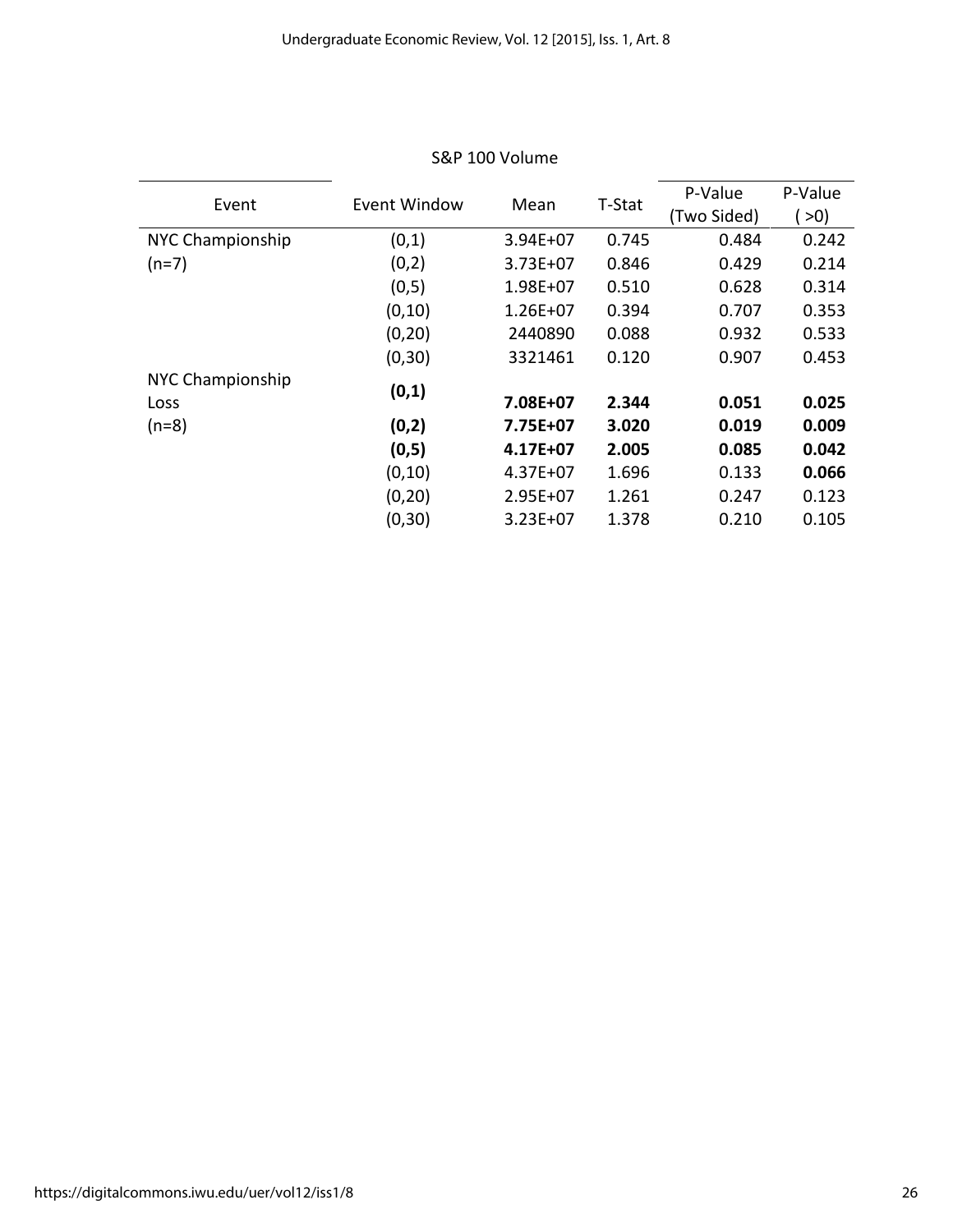# **Falsification Test for Event Study performed on Los Angeles sports outcomes**

| Event                | Event Window | <b>CAR</b> | T-Stat   | P-Value |
|----------------------|--------------|------------|----------|---------|
| LA Championship      | (0,1)        | $-0.176$   | $-0.913$ | 0.811   |
| $(n=14)$             | (0,2)        | $-0.166$   | $-1.046$ | 0.842   |
|                      | (0,5)        | $-0.122$   | $-1.072$ | 0.848   |
|                      | (0, 10)      | $-0.079$   | $-0.98$  | 0.827   |
|                      | (0, 20)      | $-0.052$   | $-0.87$  | 0.8     |
|                      | (0, 30)      | $-0.033$   | $-0.572$ | 0.711   |
| LA Championship Loss | (0,1)        | 0.095      | 0.418    | 0.659   |
| $(n=13)$             | (0,2)        | 0.112      | 0.556    | 0.706   |
|                      | (0,5)        | 0.004      | 0.035    | 0.514   |
|                      | (0, 10)      | $-0.011$   | $-0.116$ | 0.454   |
|                      | (0, 20)      | 0.007      | 0.12     | 0.546   |
|                      | (0, 30)      | 0.019      | 0.332    | 0.627   |
|                      |              |            |          |         |

NYSE

| Event                | Event Window | <b>CAR</b> | T-Stat   | P-Value |
|----------------------|--------------|------------|----------|---------|
| LA Championship      | (0,1)        | $-0.105$   | $-0.546$ | 0.703   |
| $(n=15)$             | (0,2)        | $-0.104$   | $-0.664$ | 0.741   |
|                      | (0,5)        | $-0.084$   | $-0.754$ | 0.768   |
|                      | (0, 10)      | $-0.061$   | $-0.748$ | 0.767   |
|                      | (0, 20)      | $-0.035$   | $-0.631$ | 0.731   |
|                      | (0, 30)      | $-0.025$   | $-0.454$ | 0.672   |
| LA Championship Loss | (0,1)        | 0.115      | 0.505    | 0.689   |
| (n=14)               | (0,2)        | 0.111      | 0.583    | 0.715   |
|                      | (0,5)        | 0.004      | 0.034    | 0.513   |
|                      | (0, 10)      | $-0.009$   | $-0.103$ | 0.460   |
|                      | (0, 20)      | $-0.006$   | $-0.116$ | 0.455   |

S&P500

(0,30) 0.005 0.096 0.538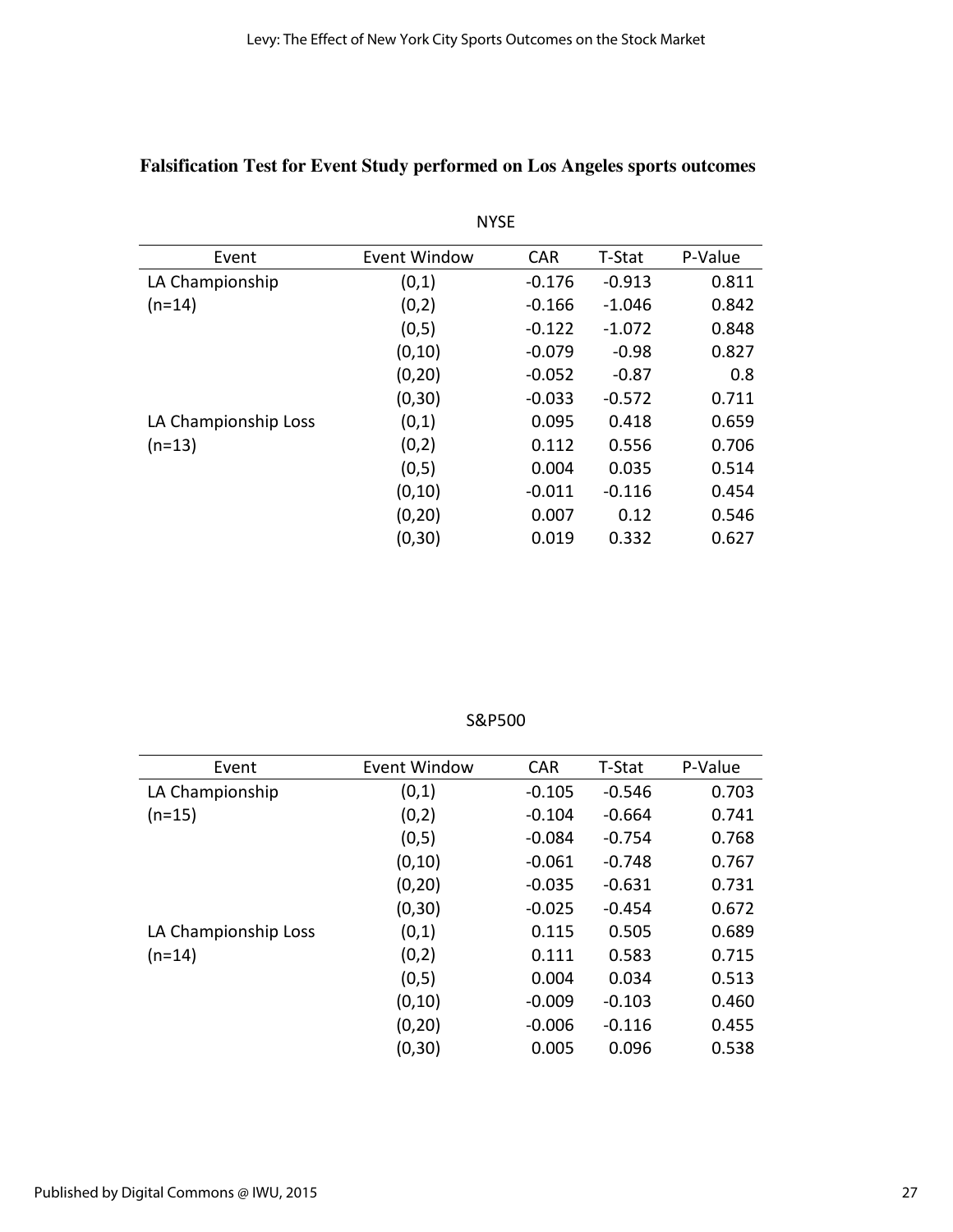| Event                | Event Window | <b>CAR</b> | T-Stat   | P-Value |
|----------------------|--------------|------------|----------|---------|
| LA Championship      | (0,1)        | 0.161      | 0.559    | 0.293   |
| $(n=13)$             | (0,2)        | 0.224      | 0.956    | 0.179   |
|                      | (0,5)        | 0.017      | 0.123    | 0.452   |
|                      | (0, 10)      | 0.085      | 0.935    | 0.184   |
|                      | (0, 20)      | 0.011      | 0.158    | 0.439   |
|                      | (0, 30)      | $-0.014$   | $-0.233$ | 0.590   |
| LA Championship Loss | (0,1)        | 0.050      | 0.121    | 0.546   |
| $(n=8)$              | (0,2)        | $-0.036$   | $-0.169$ | 0.435   |
|                      | (0,5)        | 0.071      | 0.429    | 0.660   |
|                      | (0, 10)      | 0.048      | 0.499    | 0.317   |
|                      | (0, 20)      | 0.016      | 0.366    | 0.637   |
|                      | (0, 30)      | 0.037      | 1.017    | 0.829   |

S&P 100

S&P 600

| Event Window | <b>CAR</b> | T-Stat   | P-Value |
|--------------|------------|----------|---------|
| (0,1)        | 0.164      | 0.267    | 0.400   |
| (0,2)        | 0.171      | 0.396    | 0.354   |
| (0,5)        | $-0.078$   | $-0.339$ | 0.626   |
| (0, 10)      | 0.054      | 0.262    | 0.402   |
| (0, 20)      | $-0.061$   | $-0.551$ | 0.697   |
| (0, 30)      | $-0.088$   | $-0.738$ | 0.753   |
| (0,1)        | 0.857      | 1.826    | 0.841   |
| (0,2)        | 0.599      | 1.130    | 0.769   |
| (0,5)        | 0.366      | 0.601    | 0.672   |
| (0, 10)      | 0.396      | 0.686    | 0.691   |
| (0, 20)      | 0.205      | 2.446    | 0.877   |
| (0, 30)      | 0.187      | 3.142    | 0.902   |
|              |            |          |         |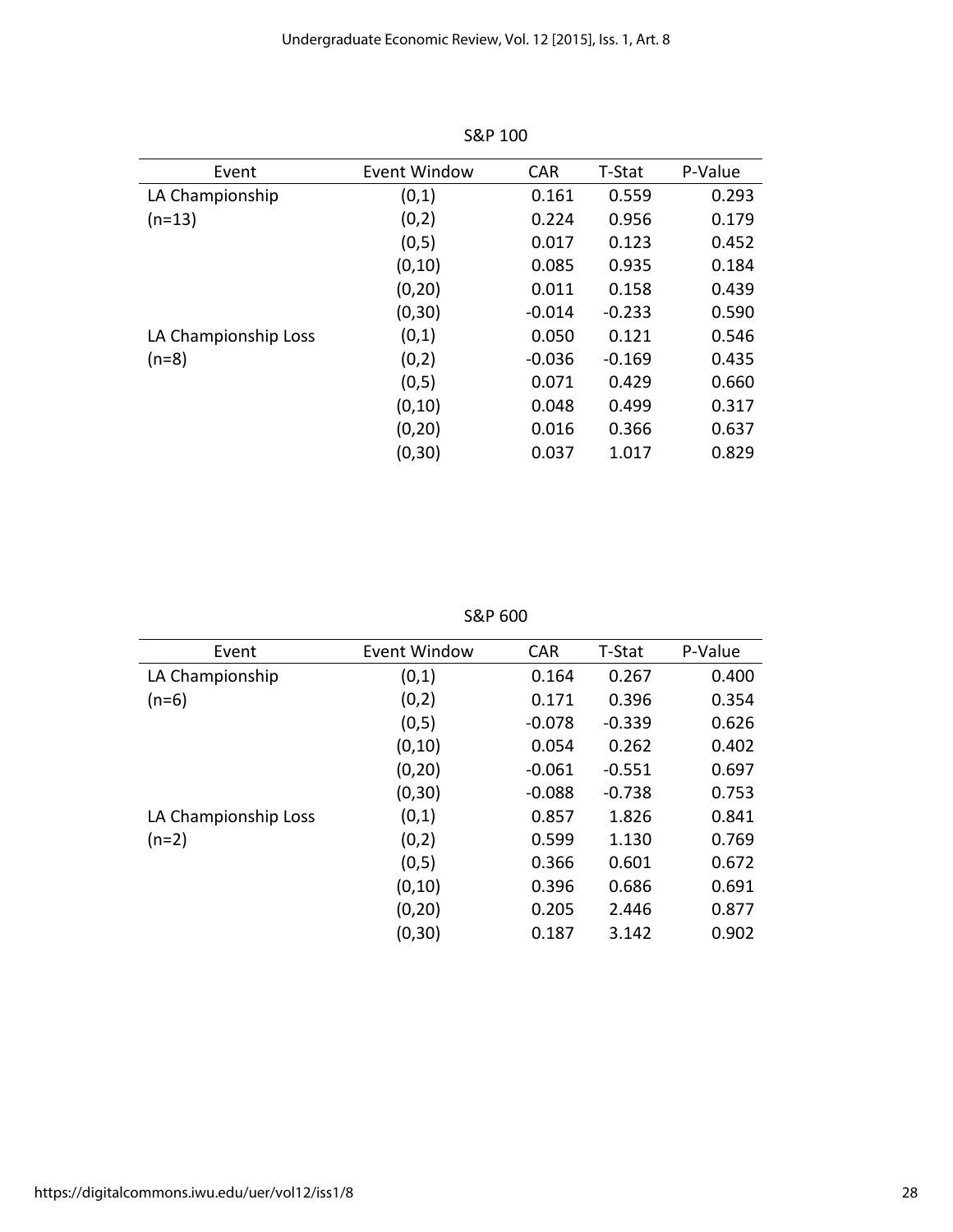| Event           | Event   |               | T-Stat   | P-Value     | P-Value |
|-----------------|---------|---------------|----------|-------------|---------|
|                 | Window  | Mean          |          | (Two Sided) | (0)     |
| LA Championship | (0,1)   | $-2.57E+07$   | $-1.278$ | 0.257       | 0.129   |
| $(n=6)$         | (0,2)   | $-3.10E+07$   | $-1.664$ | 0.157       | 0.079   |
|                 | (0,5)   | $-1.00E + 07$ | $-0.979$ | 0.373       | 0.186   |
|                 | (0, 10) | $-1.60E+07$   | $-1.046$ | 0.344       | 0.172   |
|                 | (0, 20) | $-2.61E+07$   | -1.468   | 0.202       | 0.101   |
|                 | (0, 30) | $-2.59E+07$   | $-1.500$ | 0.194       | 0.097   |
| LA Championship |         |               |          |             |         |
| Loss            | (0,1)   | $-2.13E+07$   | $-1.939$ | 0.192       | 0.096   |
| $(n=3)$         | (0,2)   | $3.12E + 07$  | 1.663    | 0.238       | 0.881   |
|                 | (0,5)   | 966349        | 0.144    | 0.899       | 0.551   |
|                 | (0, 10) | $1.06E + 07$  | 1.614    | 0.248       | 0.876   |
|                 | (0, 20) | 1596668       | 0.575    | 0.623       | 0.688   |
|                 | (0, 30) | 4256901       | 1.559    | 0.259       | 0.870   |

DJIA VOLUME

#### S&P500 VOLUME

|                 | Event   |               |          | P-Value     | P-Value |
|-----------------|---------|---------------|----------|-------------|---------|
| Event           | Window  | Mean          | T-Stat   | (Two Sided) | (0)     |
| LA Championship | (0,1)   | $-1.14E + 08$ | $-2.082$ | 0.092       | 0.046   |
| $(n=6)$         | (0,2)   | $-1.03E + 08$ | $-2.389$ | 0.062       | 0.031   |
|                 | (0,5)   | $-2.15E+07$   | $-0.837$ | 0.441       | 0.220   |
|                 | (0, 10) | $-4.68E+07$   | $-1.410$ | 0.218       | 0.109   |
|                 | (0, 20) | $-8.55E+07$   | $-1.995$ | 0.103       | 0.051   |
|                 | (0, 30) | $-8.21E+07$   | $-2.032$ | 0.098       | 0.049   |
| LA Championship |         |               |          |             |         |
| Loss            | (0,1)   | $-8.21E+07$   | $-1.874$ | 0.158       | 0.079   |
| $(n=4)$         | (0,2)   | $2.65E+07$    | 0.555    | 0.617       | 0.691   |
|                 | (0,5)   | $-3.55E+07$   | $-3.176$ | 0.050       | 0.025   |
|                 | (0, 10) | $-4653412$    | $-0.415$ | 0.706       | 0.353   |
|                 | (0, 20) | $-1.01E+07$   | $-0.445$ | 0.686       | 0.343   |
|                 | (0, 30) | $-5517412$    | $-0.224$ | 0.837       | 0.419   |